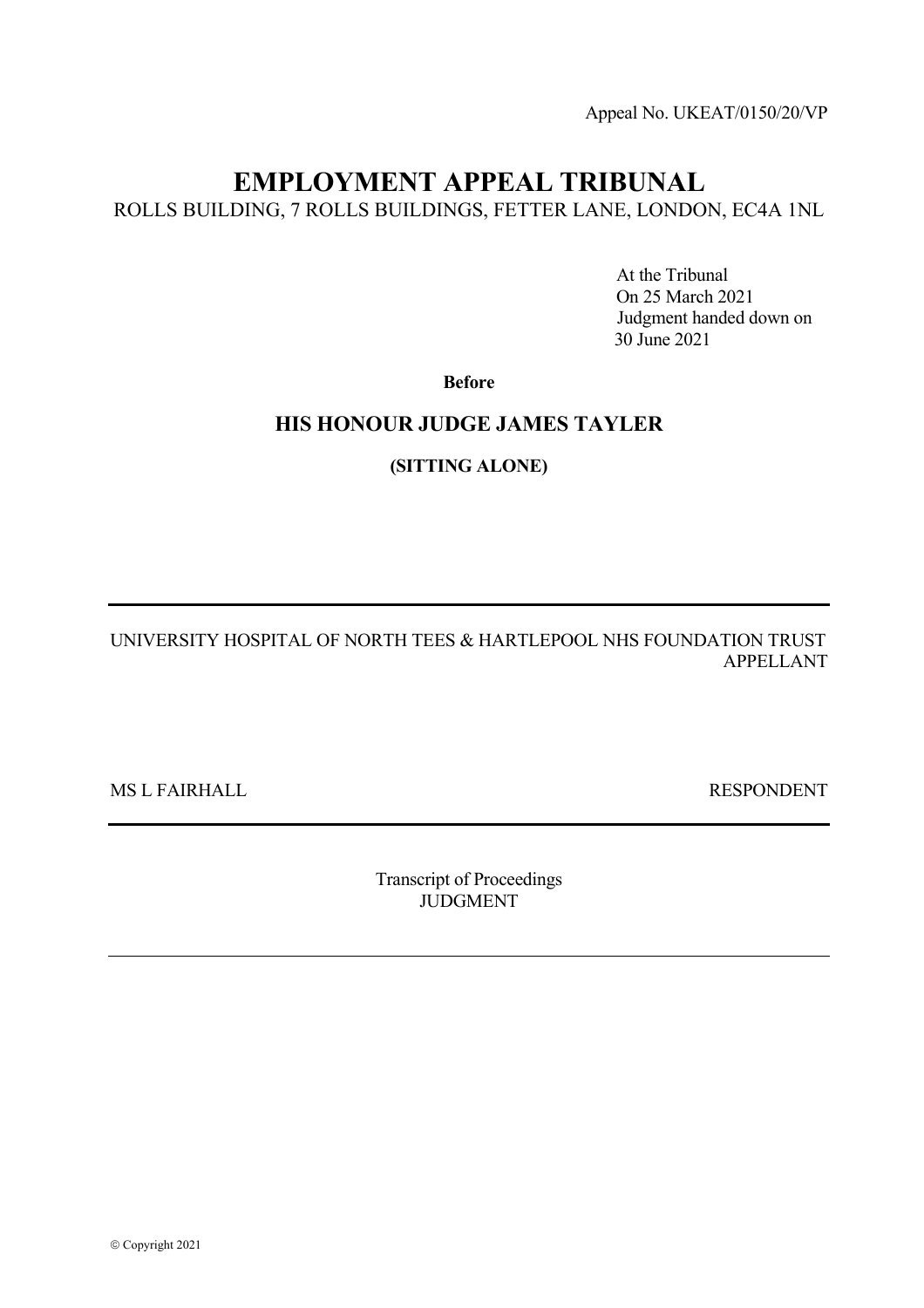# **APPEARANCES**

For the Appellant DAVID READE (One of Her Majesty's Counsel) Instructed by: Hempsons The Exchange, Station Parade, Harrogate, HG1 1DY

# For the Respondent MATTHEW RUDD

(Of Counsel) Instructed by: Thrive Law, 15 Queen Square, Leeds, LS2 8AJ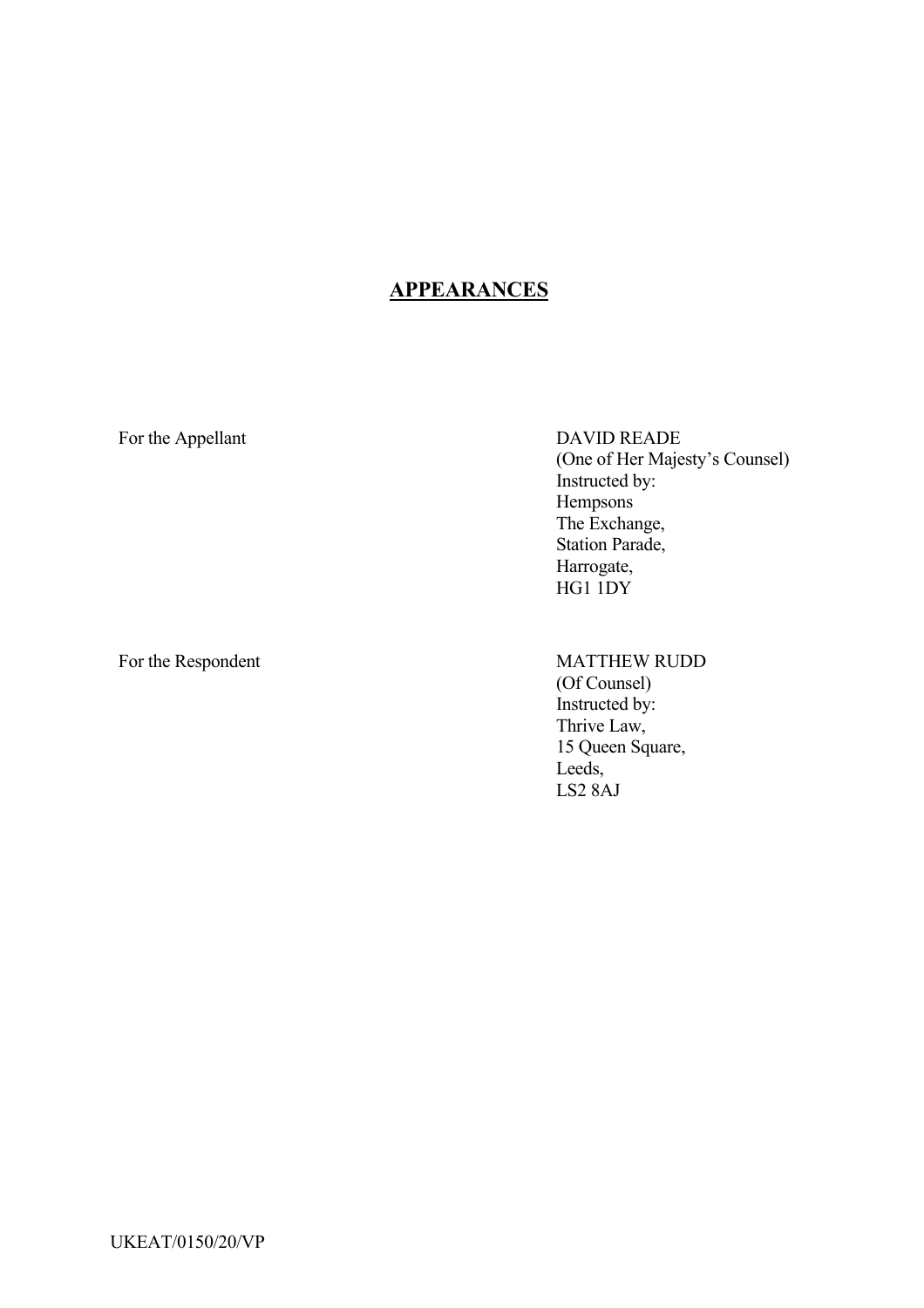## **SUMMARY**

# **TOPIC NUMBER: 32A WHISTLEBLOWING, PROTECTED DISCLOSURES**

The claimant made a number of protected disclosures, after which she informed the respondent that she intended to invoke the formal whistle blowing policy. The claimant was then suspended, subject to disciplinary investigation (during which she raised a grievance that was rejected), dismissed and her appeal against dismissal rejected. The tribunal considered that the claimant's treatment was not only grossly unfair, but was the culmination of a process, involving numerous people, designed to get rid of her because she had made protected disclosures. The tribunal found that the claimant had been dismissed for the reason, or principle reason, that she had made protected disclosures. This was not a **Jhuti** type case in which an innocent decision maker was manipulated by others into dismissing the claimant, but a case in which, on a proper reading of the tribunal's judgment, it was found as fact that the reason, or principle reason, of the disciplinary hearing panel for dismissing the claimant was her making protected disclosures. The Tribunal properly considered the reasoning process of the chair of the panel, the only witness called by the respondent to explain the reasoning process of the panel. The appeal against the protected disclosure dismissal claim was rejected. While it was clear that the tribunal concluded that the dismissal was the end of a process aimed at achieving the dismissal of the claimant, the individual claims of pre-dismissal detriment were not considered in sufficient detail to be **Meek** compliant because there was insufficient analysis of who were the relevant decision makers in respect of each specific detriment and why it was concluded they had acted on the grounds of the claimant having made protected disclosures. The pre-dismissal claims were remitted to the tribunal for further consideration, if necessary.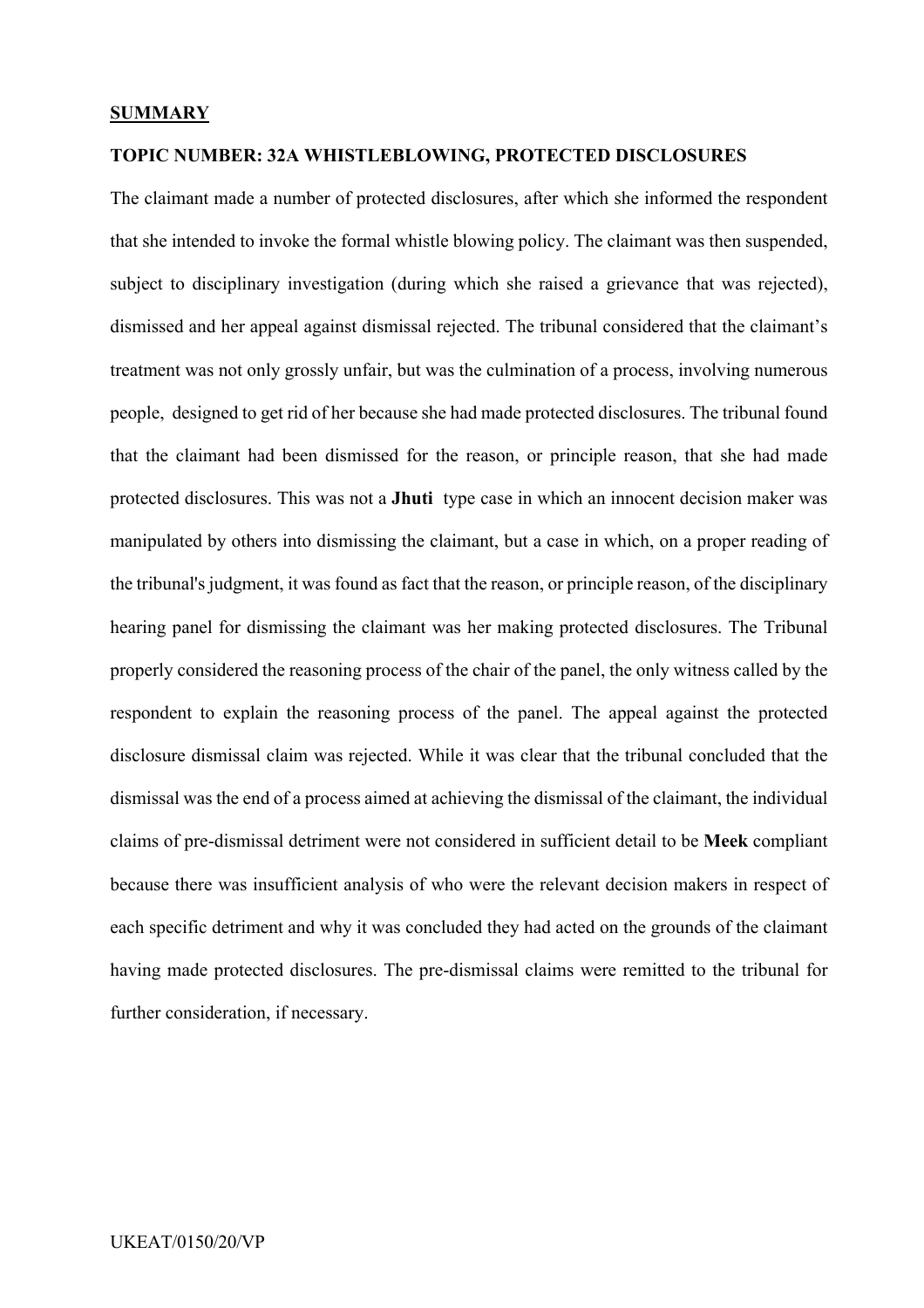# **HIS HONOUR JUDGE JAMES TAYLER**

**A** 

**B** 

**C** 

**D** 

**E** 

**F** 

**G** 

1. This is an appeal against the judgment of the employment tribunal, Employment Judge Johnson sitting with lay members, after a hearing held from 19-23 August; 6-11 and 16 September 2019 at the Teesside Justice Hearing Centre. The judgment was sent to the parties on 8 January 2020. The claimant succeeded in claims of unfair dismissal (including that her dismissal was for the reason, or principal reason, of having made protected disclosures), wrongful dismissal and detriment done on the grounds of having made protected disclosures.

2. The Tribunal described the claimant's employment history and her role with the respondent at the time of her dismissal:

> **8. The claimant began her employment with the NHS in 1979. From 2008 she was employed as a clinical care co-ordinator for the Stockton region for the District Nursing Service. On 13th June 2013 she was transferred to Hartlepool where she operated from the Masefield and Hartfields premises. The claimant was responsible for the management and provision of high quality patient care in the community and had operational leadership and management of the district nursing team, which included approximately 50 employees. That role included allocating nursing staff, monitoring absences, fielding and relaying nurses concerns and mobilising the workforce to ensure the effective and efficient operation of services in the locality. The claimant also had responsibilities for risk management and identifying safeguarding concerns, in addition to her usual nursing responsibilities. At the time of her dismissal, the claimant had 38 years continuous service with the national health service during which she had a clean and unblemished employment record. [emphasis added]**

3. The Tribunal noted that the claimant received a positive assessment in the summer of

2015, shortly before her problems began:

**In July 2015 the Care Quality Commission (CQC) undertook a visit and inspection, following which the claimant was personally commended for the manner in which she conducted her team and for the quality of care and leadership skills she demonstrated. The claimant also received positive feedback from the Nursing and Midwifery Council (NMC), in which particular mention was made of the claimant's work and the positivity and enthusiasm of the claimant's team under her management.** 

**H**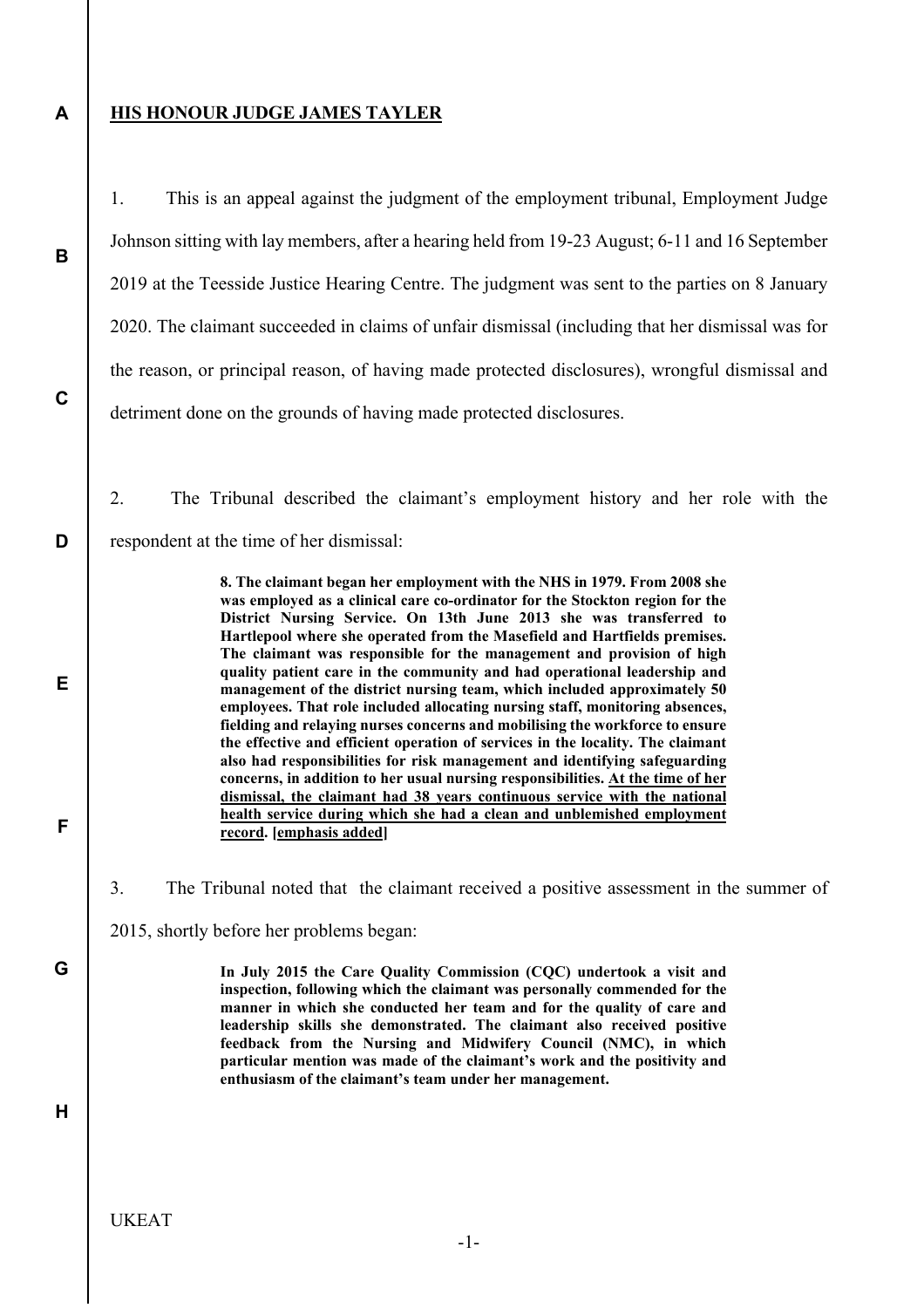**A** 

**B** 

**C** 

**D** 

**E** 

**F** 

**G** 

4. The Tribunal described the claimant's developing concerns about the workload of her staff

in 2015 that resulted in her making 13 disclosures between 21 December 2015 and 21 October

2016:

**10. At around this time, the claimant considered that her team of district nurses had become subjected to an increasing workload as a result of a change in policy by the local authority. That change in policy required the respondent to monitor those patients who had been prescribed medicines, so as to ensure that the correct medicines were being taken at the correct time. This task became known as "meds prompts". It was accepted that this caused a considerable increase in the workload of each individual district nurse. The claimant also required her district nurses to ensure that each patient was properly treated in accordance with their individual care plan and that any problems of potential problems were properly recorded on the NHS "Datix" system.** 

**11. As a result of this increased workload, considerable pressure was placed upon those district nurses undertaking this work. Incidents of absences due to stress and anxiety began to increase. That in turn put additional pressure upon those district nurses who remained at work. In addition, there were further difficulties with the respondent's IT system, which increased those levels of stress.** 

**12. The respondent operates a "risk assessment register", which all employees are encouraged to utilise. The system is designed to enable those employees who have genuine concerns to record those concerns insofar as they amount to a risk of any kind. The risk register is examined by the senior management team (SMT) whose duty it is to implement those steps necessary to ensure that such risks are minimised or removed. The claimant began to express concerns about a number of matters which she believed were impacting upon her team of nursing staff and thus upon the quality of care being provided to patients. The claimant began to raise those concerns with her managers, either verbally or in writing, or by making entries on the risk assessment register. It is the claimant's case that between 21st December 2015 and 21st October 2016, she reported 13 matters in terms which she alleges amounted to qualifying and protected disclosures … [emphasis added]** 

5. The Tribunal concluded that all the claimant's disclosures were protected. In its analysis,

having considered each disclosure in turn, the Tribunal concluded:

**115. The tribunal found in each of the above disclosures, the claimant had a genuinely held and reasonable belief at the time of making the disclosures, that they were true and that the disclosures were made in the public interest. Alleged deficiencies in standard of care provided by the National Health Service must always be a matter of public interest. The tribunal found that the claimant was at the forefront of a team of nursing staff which was operating under considerable pressure and suffering from a lack of resources to meet the demands of the volume of work imposed upon them. The tribunal found that each of the above amounted to a qualifying and protected disclosure.**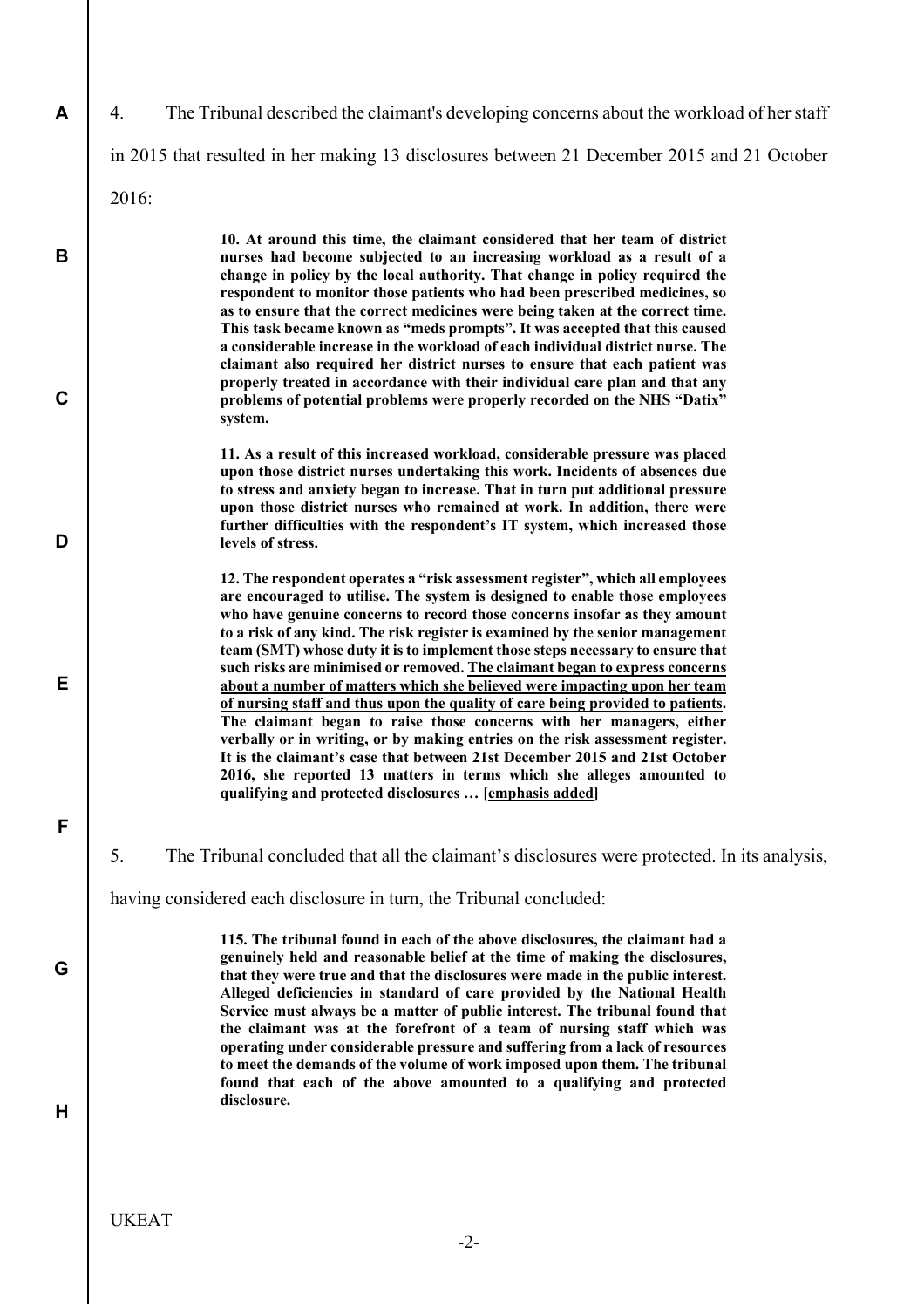6. There is no challenge to the finding of the Tribunal that all of the disclosures were protected disclosures.

7. One of the disclosures related to the death of a patient. The Tribunal held that following the disclosures and the death of the patient the claimant informed Julie Parks (described by the employment tribunal as Care Group Director and in the respondent's skeleton argument as Associate Director of Community Services) that she wished to instigate the respondent's whistle blowing policy, after which she had a brief period of leave, and then, on her return, was suspended:

> **116. Following those disclosures and shortly after the patient`s death, the claimant made it clear to Julie Parks in the meeting on 21st October 2019 that she wished to instigate the respondent's formal whistleblowing procedure. The claimant requested a meeting with Julie Parks as a matter of urgency. The claimant then took a short period of annual leave between the 26th and 31st of October and upon her return to work on 31st October was informed that she was being suspended.**

8. In its detailed findings of fact, the Tribunal described in excruciating detail the manifest failings and fundamental unfairness of the respondent in dealing with the claimant's suspension, the investigation into her conduct, her grievance, her eventual dismissal and the rejection of her appeal. The tribunal considered the treatment of the claimant did not accord with the respondent's policies or fair practice, save in respect of the investigation into monies found in the claimant's locker that had been donated by patients and had not been dealt with by the claimant in accordance with the respondent's policy for donations at the date of her suspension. It was never put to the claimant that there was any suggestion of dishonesty. The tribunal was particularly critical of the contention by the respondent at the hearing that there was an issue as to the claimant's honesty that formed a component of the reason for her dismissal.

**H** 

**A** 

**B** 

**C** 

**D** 

**E** 

**F** 

**G** 

# UKEAT

-3-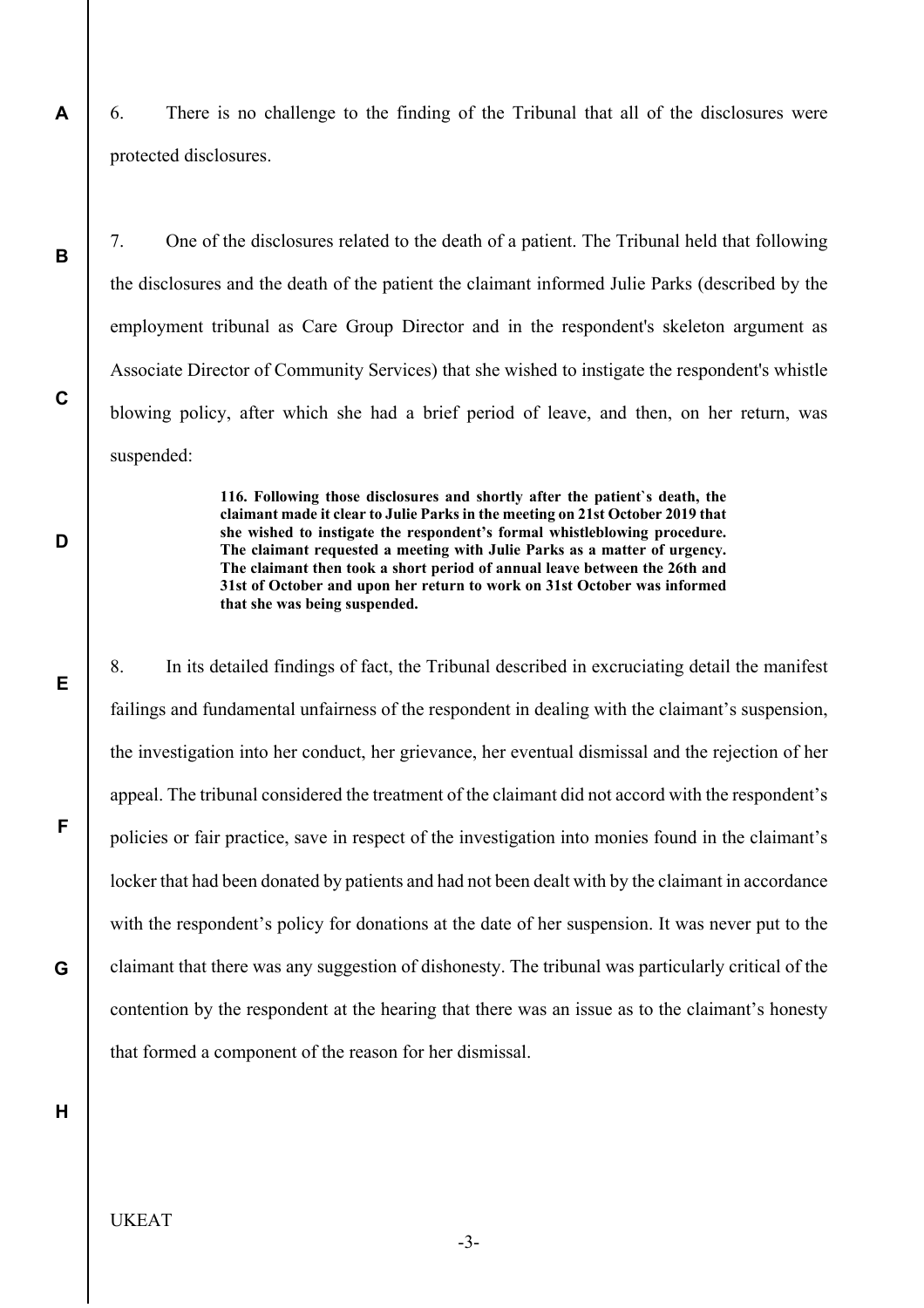9. It is not surprising that the respondent has not sought to challenge the findings of the Tribunal that the dismissal was unfair and wrongful. The appeal is against the Tribunal's determination that the dismissal was for the reason, or principal reason, that the claimant had made protected disclosures; and that her treatment in the lead up to her dismissal involved her being subject to detriments done on the grounds that she had made protected disclosures. The central ground of appeal is that the Tribunal misdirected itself as to, and/or misapplied, the burden of proof.

10. The Tribunal reached the following conclusions as to the suspension of the claimant:

**117. The tribunal found that the respondent's suspension of the claimant was unjustified and unreasonable in all the circumstances of the case. The suspension letter … refers to "an investigation to take place following allegations of potential gross misconduct relating to concerns regarding your leadership and also concerns in relation to inappropriate and unprofessional behaviour including bullying and harassment". The tribunal found that at the time of the suspension there had been no such "allegations" which could justify suspension at that stage. … No specific "allegations" were made... No evidence was given as to why it was necessary to suspend the claimant to enable any such investigation to be carried out. Julie Parks insisted that the decision to suspend the claimant was taken by Julie Lane at a meeting between Ms Lane, Steve Pett and Ms Parks. Ms Parks insisted that the decision to suspend could only be taken by Ms Lane in her capacity as the director of nursing. No explanation was given by the respondent as to why Ms Lane was not called to give evidence about the respondent's reasons for suspending the claimant in those circumstances.** 

11. The Tribunal concluded that the claimant had been suspended for an excessively long

period, and held that:

**A** 

**B** 

**C** 

**D** 

**E** 

**F** 

**G** 

**H** 

**118. No meaningful or adequate explanation was given to the tribunal by the respondent as to why the claimant's suspension lasted from 31st October 2016 until she was dismissed on 17th April 2018. The tribunal found that to be an inordinate and unreasonable length of time for an employee of the claimant's seniority and length of service to be suspended. During that time the claimant was never provided with any specific details of the allegations against her, despite raising a formal grievance, which included the need for and the length of her suspension.** 

12. The Tribunal was highly critical of the investigation:

**119. The tribunal found the respondent's investigation into the claimant's alleged misconduct to be inadequate and unreasonable in all the circumstances of the case. No explanation was given for the unreasonable**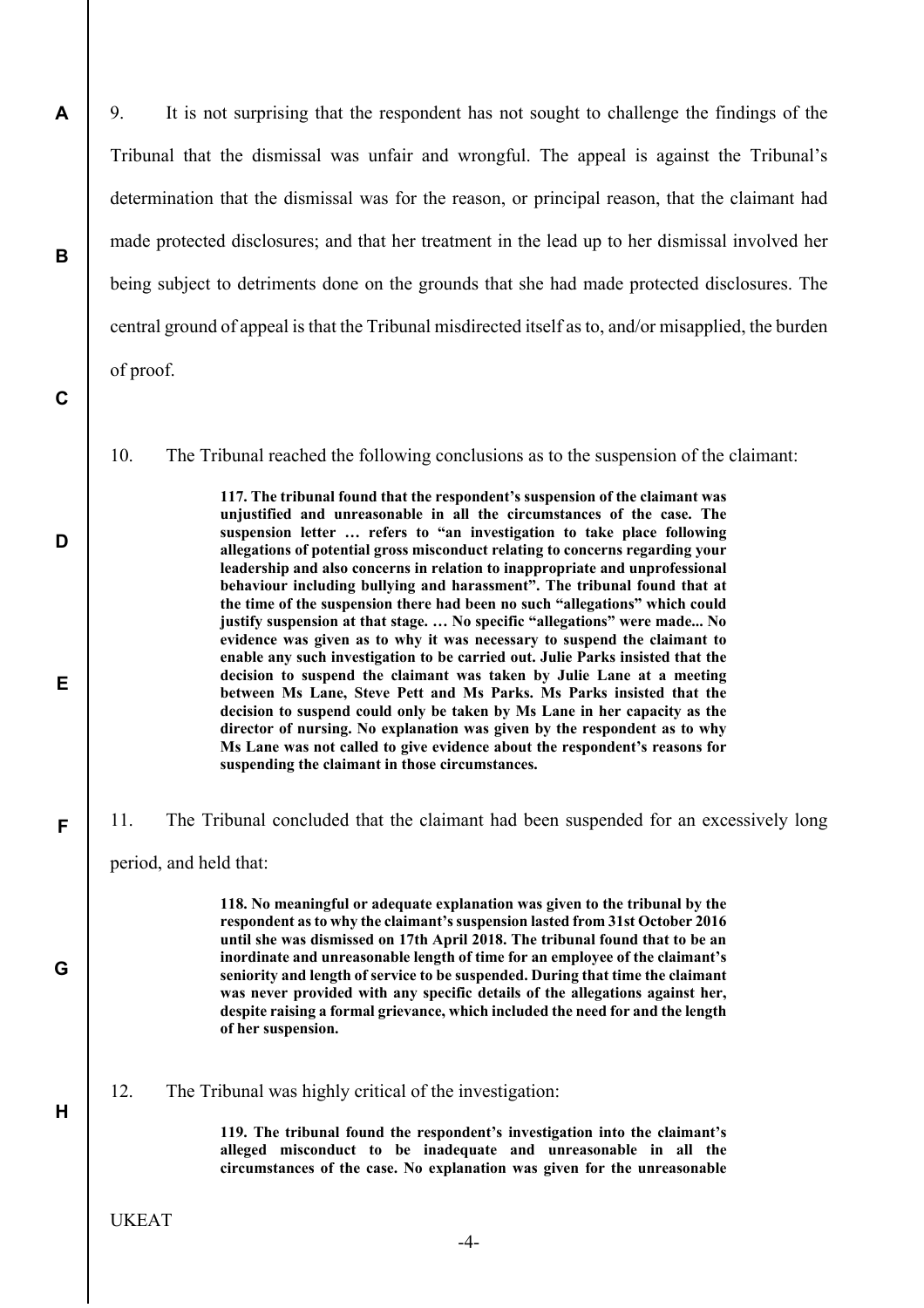**delay in interviewing the relevant witnesses, particularly those who are said to have expressed concerns about the claimant'' behaviour. No explanation was given as to what was to be the remit of the investigation or of any instructions given to the investigating officer. No explanation was given as to why the investigating officer was not called to give evidence to the tribunal. The allegations of misconduct for which the respondent says it dismissed the claimant were never specifically put to the claimant, so that she was never given a fair opportunity to prepare her case or to respond to them. The respondent's witnesses referred to little more than "themes" or "perceptions" by the staff, none of which contained a level of detail which would have enabled the claimant to respond. Many of the questions put to the staff contained what are commonly called "closed questions" which the tribunal found to be indicative of a requirement from the questioner that the interviewee would actively seek to identify any matters which may be detrimental to the claimant. When the investigation was completed and the report produced, it should have been sent to the claimant in accordance with the respondent's policy. No explanation was given by the respondent as to why the report was not sent to the claimant until October. The tribunal found that no reasonable employer in all the circumstances of this case, would have conducted the investigation in this manner.** 

13. The Tribunal held of the disciplinary hearing and outcome:

**120. The tribunal found that the disciplinary hearing itself was unfair and unreasonable from the outset, in that it did not set out with any precision the allegations of misconduct which the claimant was expected to answer. The tribunal found it unreasonable for the respondent to say in these proceedings that the claimant could and should have been able to discover the nature of the allegations by reading the investigation report. Bearing in mind the size of the respondent's administrative resources and in particular its dedicated HR resources, that was an unreasonable approach to adopt. The tribunal notes that, under cross examination, Ms Grieves conceded that there were a number of flaws and defects in the disciplinary hearing. Despite those concessions, Ms Grieves insisted that the disciplinary hearing had been fair and that those flaws did not adversely affect the fairness of the outcome. The tribunal found Ms Grieves to be an unpersuasive and unreliable witness. In assessing credibility, the tribunal took particular note of her sudden introduction of a finding by the disciplinary panel that the claimant had been dishonest in her handling of the charitable monies. Equally alarming was Ms Grieves evidence that it was this finding of dishonesty which led to the claimant being dismissed, as she would not have been dismissed solely in respect of the allegation relating to her professional behaviour. It was put to Ms Grieves in cross examination by Mr Rudd that this revelation was no more than an attempt by her to "beef-up" the respondent's case, which she could now see to have been seriously eroded by the answers given in cross examination by earlier witnesses. Ms Grieves denied that she was so doing. In the absence of any meaningful explanation as to why there had never been any allegation of dishonesty made against the claimant and why that finding was not recorded anywhere in the dismissal letter, the tribunal found that Ms Grieves was indeed trying to "beef-up" the respondent's case. The tribunal found that Ms Grieves was being less than candid with the tribunal.** 

**121. The tribunal found that the decision of the disciplinary panel to dismiss the claimant for gross misconduct was not supported by the evidence before the panel. The reasoning behind the decision was systematically dismantled by Mr Rudd in his cross examination of Ms Grieves. [emphasis added]** 

UKEAT

**A** 

**B** 

**C** 

**D** 

**E** 

**F** 

**G** 

**H** 

-5-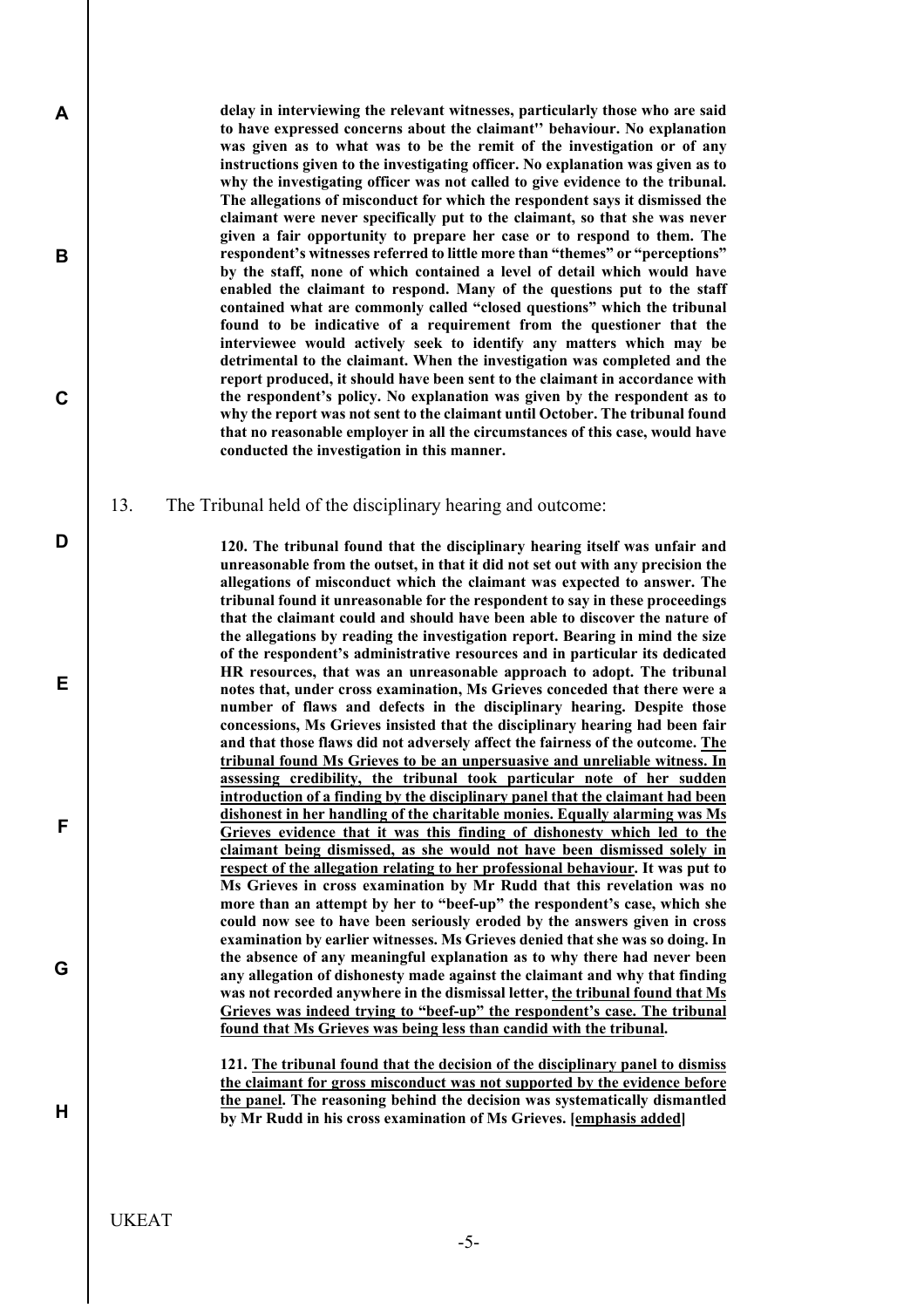14. The appeal process was also considered to be similarly unfair:

**122. The tribunal found that the appeal process conducted by Lynne Taylor was similarly flawed. The tribunal found that no reasonable appeal officer could possibly have fairly and reasonably addressed all of the claimant's grounds of appeal in the time taken to hear the appeal and particularly for the panel to undertake its deliberations. The defects in the investigation report were put to Ms Taylor who, albeit reluctantly, accepted that a number of the claimant's grounds of appeal should have been upheld. Ms Taylor said in her evidence that she could recall Ms Grieves saying at the appeal hearing that the dismissing panel had taken into account the claimant's "dishonesty" in coming to its decision to dismiss the claimant. Again, no mention is made of that in the minutes of the appeal hearing or in the letter dismissing the appeal. The tribunal found that the appeal process and the appeal hearing had not been conducted in a fair or reasonable manner.** 

15. This led the Tribunal to its consideration of the reason advanced by the respondent for the

dismissal, and its fairness:

**123. In terms of the unfair dismissal claim, the tribunal was not satisfied that the respondent had established that its reason or its principal reason for dismissing the claimant was a reason related to her conduct. Those responsible for the claimant's dismissal and the dismissal of her appeal did not "genuinely believe" that the claimant had committed any acts of misconduct which are now alleged. There could be no such genuine belief because there were no reasonable grounds for that belief. There could be no reasonable grounds because there had not been a reasonable investigation. The respondent's decision to dismiss the claimant fell outside the range of reasonable responses open to an employer in all the circumstances of this case. This was an employee of thirty-eight years unblemished service who was suspended from her role in circumstances where that suspension was unjustified and unreasonable. The investigation which followed that suspension was inadequate and unreasonable. The investigation did not produce any qualitative evidence which could have led a reasonable employer to decide to dismiss the claimant in those circumstances, for reasons related to her conduct. The procedure followed by the respondent was unreasonable and unfair. For those reasons the claimant's complaint of unfair dismissal is well-founded and succeeds. [emphasis added]** 

16. I have set out these findings in some detail because, while they specifically relate to the claim of unfair dismissal, they included treatment that was said to constitute detriments done on grounds of the claimant having made protected disclosures and involved consideration of whether the respondent had made out the reason it advanced for the claimant's dismissal, which it clearly did not. While unfairness of itself, even if as gross as that found by the Tribunal, could not establish that the reason for the claimant's treatment was the making of protected disclosures;

**A** 

**B** 

**C** 

**D** 

**E** 

**F** 

**G**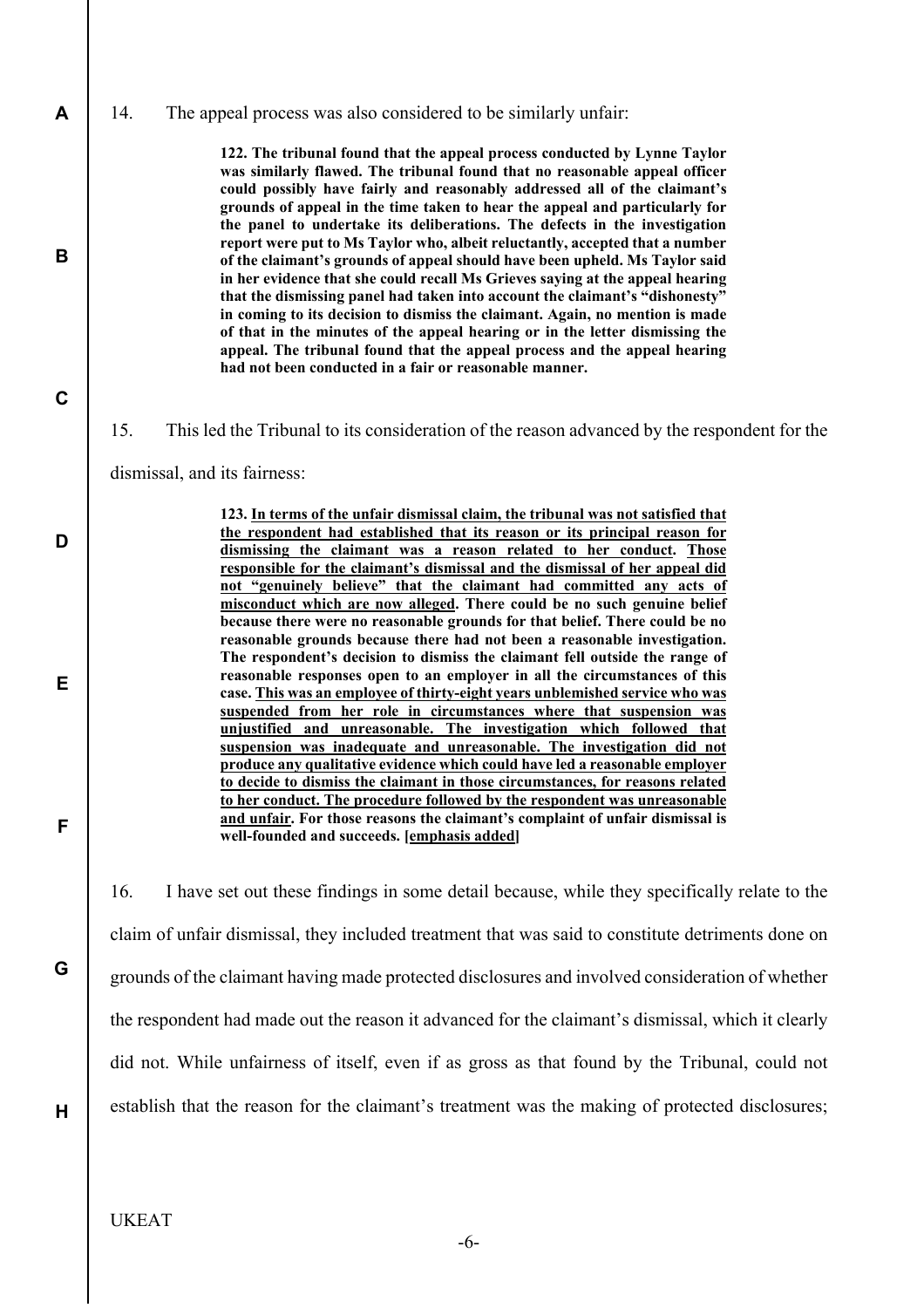**A**  unexplained, or inadequately explained, unfair treatment could be relevant to drawing inferences as to the reason for the treatment.

17. In its findings of fact, the Tribunal determined that there had been fundamental failings in the manner in which the Claimant's grievance had been dealt with at paragraph 68:

> **The tribunal found Ms Dean to be a generally unreliable witness, whose evidence under cross examination differed considerably from what she had put in the grievance outcome letter and her witness statement. The tribunal found the investigation into the claimant's to have been unreasonably superficial in all the circumstances of the case. Ms Dean had accepted what she was told by the respondent's witnesses without properly testing that evidence against the evidence of the claimant.**

18. After a detailed critiques of the grievance appeal, the tribunal concluded:

**72. The tribunal found Michelle Taylor to be an unreliable and unpersuasive witness. The tribunal found that she had failed to deal with the claimant's grievance appeal in a reasonable manner and had displayed inappropriate elements of prejudgment.** 

19. All in all, it is hard to see how the findings could have been much more critical of the respondent. The respondent was found to have treated the claimant in a grossly unfair manner starting shortly after she had indicated her intention to invoke the respondent's whistle blowing policy, and culminating in her dismissal. It is important to read the judgment of the employment tribunal as a whole to identify the facts it had found before going on to consider the claims to which this appeal relates.

20. The Tribunal, in addition to finding that the claimant had been unfairly and wrongfully dismissed, found that the dismissal was automatically unfair being for the reason, or principal reason, that the claimant had made protected disclosures, and that the claimant had been subject to detriment done on the ground that she had made protected disclosures. The specific acts of alleged detrimental treatment were in the period between the claimant having made her protected disclosures, and indicating that she wished to invoke the whistle blowing procedure, and her

**H** 

**B** 

**C** 

**D** 

**E** 

**F** 

**G**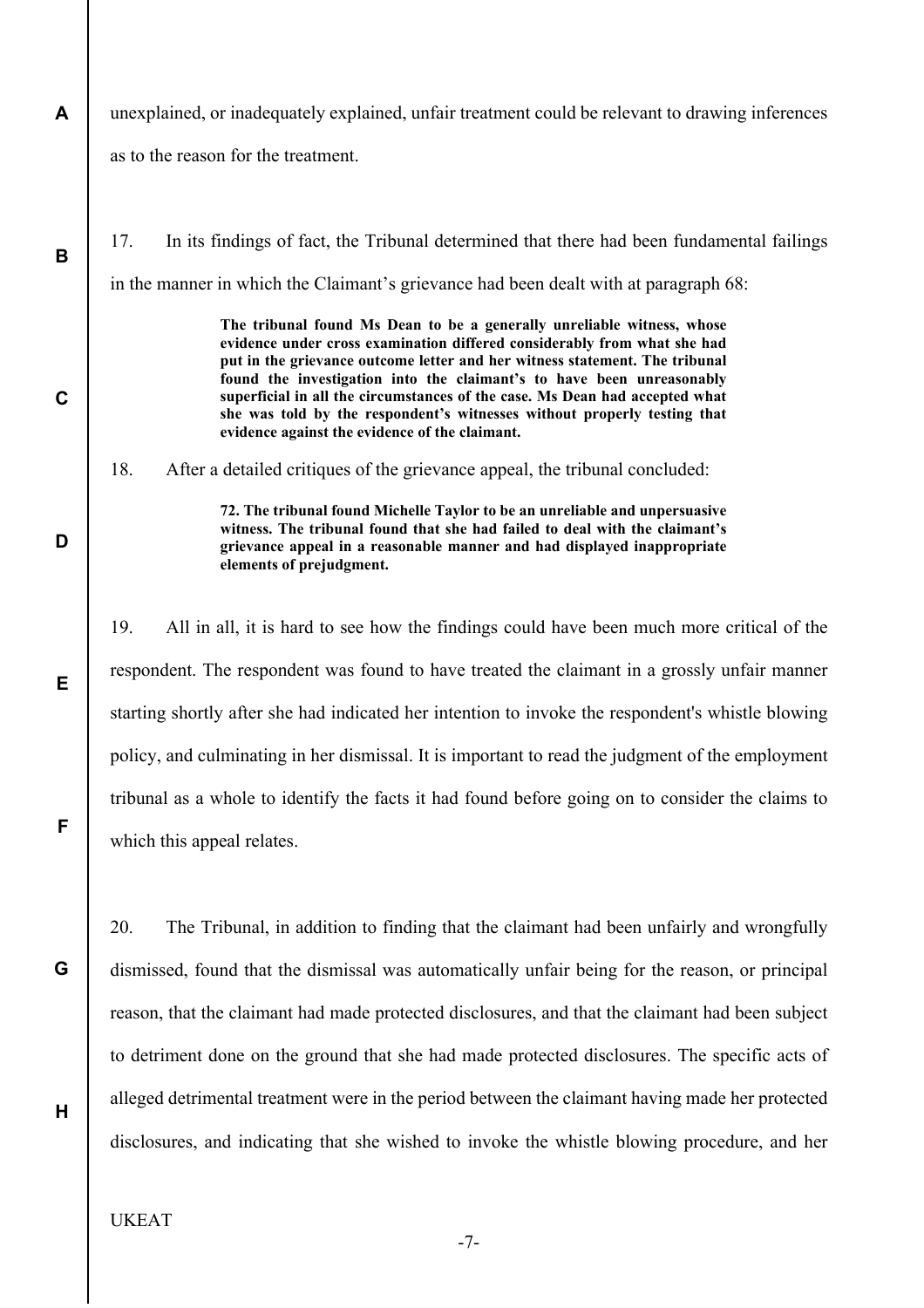| A | dismissal. They are, to an extent, stages in the process leading up to the decision to dismiss. The                                                                                                                                                                                                                                                                                                                                                                                                                                                                                                                                                                                                                                                                             |
|---|---------------------------------------------------------------------------------------------------------------------------------------------------------------------------------------------------------------------------------------------------------------------------------------------------------------------------------------------------------------------------------------------------------------------------------------------------------------------------------------------------------------------------------------------------------------------------------------------------------------------------------------------------------------------------------------------------------------------------------------------------------------------------------|
|   | dismissal claim was the fundamental claim and the one from which the majority of the claimant's                                                                                                                                                                                                                                                                                                                                                                                                                                                                                                                                                                                                                                                                                 |
|   | losses are likely to flow. I will start by considering that claim.                                                                                                                                                                                                                                                                                                                                                                                                                                                                                                                                                                                                                                                                                                              |
| B |                                                                                                                                                                                                                                                                                                                                                                                                                                                                                                                                                                                                                                                                                                                                                                                 |
|   | <b>Dismissal</b>                                                                                                                                                                                                                                                                                                                                                                                                                                                                                                                                                                                                                                                                                                                                                                |
|   | The Tribunals direction as to the law                                                                                                                                                                                                                                                                                                                                                                                                                                                                                                                                                                                                                                                                                                                                           |
|   | 21.<br>The Tribunal set out section 103A Employment Rights Act 1996:                                                                                                                                                                                                                                                                                                                                                                                                                                                                                                                                                                                                                                                                                                            |
| C | <b>Section 103A Protected disclosure</b>                                                                                                                                                                                                                                                                                                                                                                                                                                                                                                                                                                                                                                                                                                                                        |
|   | An employee who is dismissed shall be regarded for the purposes of this Part<br>as unfairly dismissed if the reason (or, if more than one, the principal reason)<br>for the dismissal is that the employee made a protected disclosure.                                                                                                                                                                                                                                                                                                                                                                                                                                                                                                                                         |
| D | 22.<br>The Tribunal further directed itself as to the relevant law at paragraph 106:                                                                                                                                                                                                                                                                                                                                                                                                                                                                                                                                                                                                                                                                                            |
|   | 106. Automatically unfair dismissal for making protected disclosures                                                                                                                                                                                                                                                                                                                                                                                                                                                                                                                                                                                                                                                                                                            |
| E | The wording of section 103A of the Employment Rights Act 1996 follows the<br>wording of section 98 in that the whistleblowing must have been a reason or<br>principal reason for dismissal. In Kuzel v Roache Products Limited [2008<br>EWCA-CIV-380] the Court of Appeal said that if the employer fails to<br>establish its alternative reason for the dismissal, it will often by the case that<br>the employment tribunal will find the claimant's automatically unfair reason<br>(for example whistleblowing) established, but that is not a rule of law – it may<br>still be the case that the tribunal finds another reason established on the facts,                                                                                                                    |
| F | which can still defeat the claimant's claim. In El-Megrisi v Azad University<br>[UKEAT/0448/08] the employment tribunal held that, where an employee<br>alleged that she has been dismissed because she made multiple public interest<br>disclosures, section 103A does not require the tribunal to consider each such<br>disclosure separately and in isolation, as their cumulative impact can<br>constitute the principal reason for the dismissal. This is so even where some<br>of the disclosures have taken place more than three months before the<br>claimant's dismissal. Where the tribunal finds that the disclosures operated<br>cumulatively, the question must be whether that cumulative impact was the<br>principal reason for the dismissal. [emphasis added] |
| G | <b>The Tribunal's analysis</b>                                                                                                                                                                                                                                                                                                                                                                                                                                                                                                                                                                                                                                                                                                                                                  |

23. The tribunal reached its conclusions in paragraphs of the judgment that included some

further analysis of the law:

**125. The tribunal has found that the respondent has failed to establish a fair reason for dismissing the claimant. The claimant asserts that the real reason** 

UKEAT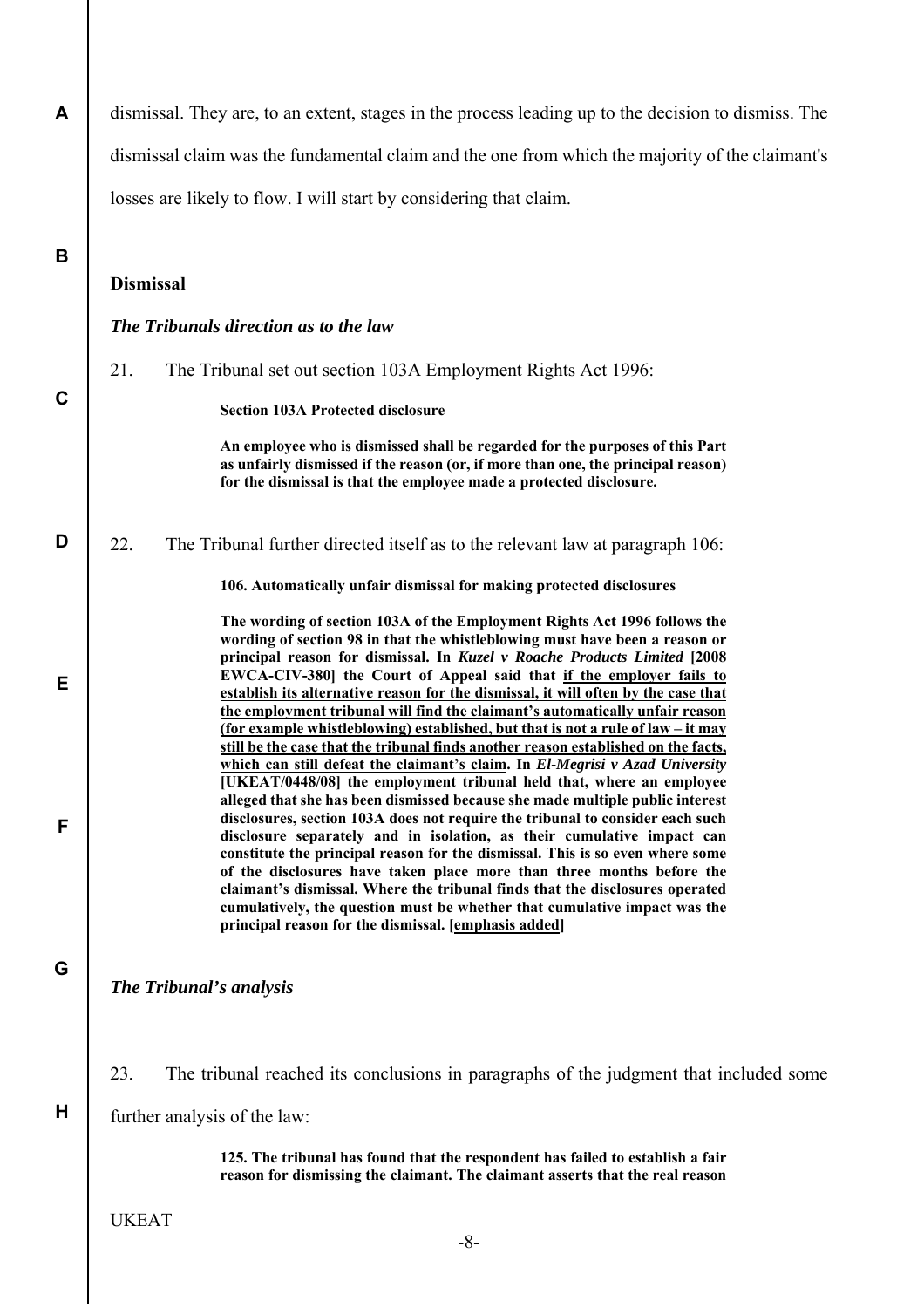**why she was dismissed, was because she had made protected disclosures. The wording of section 103A adopts the usual unfair dismissal formula that the whistleblowing must have been the reason or principal reason for the dismissal. The difficulty for any claimant in such circumstances is that he or she must establish that the whistleblowing impacted upon the mind or decision-making process of the dismissing officer to such an extent that the tribunal is satisfied that the whistleblowing was the principal behind the dismissal. The reason or principal reason therefore means the employers' reason in an unfair dismissal claim. However, possible complications may arise if the dismissing officer was genuinely unaware that any protected disclosures had been made or the dismissing manager has been manipulated and/or misled by a fellow manager, who is the one who really objected to the disclosure and then engineered a false (nondisclosure) case against the employee so as to engineer a dismissal. It is the latter situation which has formed the subject matter of considerable judicial discussion in** *Orr v Milton Keynes Council* **[2011 EWCA-CIV-62],** *Co-operative Group Limited v Baddeley* **[2014 EWCA-CIV-658] and** *Royal Mail Group Limited v Jhuti* **[2016 IRLR854] and later in the Court of Appeal in [2017 EWCACIV-1632]. In**  *Jhuti***, the employment tribunal dismissed the claimant's complaint of automatic unfair dismissal under section 103A, finding that the decisionmaker was unaware that Ms Jhuti had made a protected disclosure, having been given incomplete and misleading information by another manager. Thus, the protected disclosure formed no part of the decision-maker's motivation and was not the reason for the dismissal. The Employment Appeal Tribunal overturned that decision, holding that there was "no reason why the reason held by the manipulator of an ignorant and innocent decision-maker could not be attributed to the employer any more than the unfairness of his or her motivation." However, the Employment Appeal Tribunal decision was then overturned on further appeal by the Court of Appeal. The Court of Appeal referred to** *Orr v Milton Keynes Council***, where the Court of Appeal had held that the focus must be on the knowledge or state of mind of the person who actually took the decision to dismiss. As was said by Underhill LJ in** *Jhuti***, the essential ratio in Orr was as follows;** 

**"The answer to the question "whose knowledge or state of mind was for this purpose intended to count as the knowledge or state of mind of the employer?" will be " The person who was deputed to carry out the employer`s function under S.98"** 

**126. In the claimant's case before this tribunal, Ms Fairhall had made a number of protected disclosures to a number of different people within the respondent's hierarchy. That hierarchy included Julie Lane (Director of Nursing), Julie Parks (Associate Director of Community Services) and Steve**  Pett (General Manager). It was those three senior managers who met **immediately after the claimant expressed her intention to invoke the formal whistleblowing policy, and decided that the claimant should be suspended. From the date of that decision, the respondent's substantial HR resources were engaged in the administration of the suspension, investigation, disciplinary process and appeal process. Those same HR resources were also engaged in the administration of the claimant's grievance, the grievance hearing and the grievance appeal. The claimant made it known to Mary Grieves and Lynn Taylor that she believed the reason why she was suspended, investigated, disciplined and dismissed, was because she had made those protected disclosures. Ms Grieves and Ms Taylor both confirmed under cross examination that they were aware that the claimant had raised a grievance, but both denied that they were aware of the exact contents of the grievance. Both denied that their respective decisions to dismiss the claimant and dismiss her appeal against dismissal, were in any way influenced by the fact that she had made those protected disclosures. The tribunal did not accept their evidence in that regard. The original decision to suspend the claimant and to** 

UKEAT

**A** 

**B** 

**C** 

**D** 

**E** 

**F** 

**G**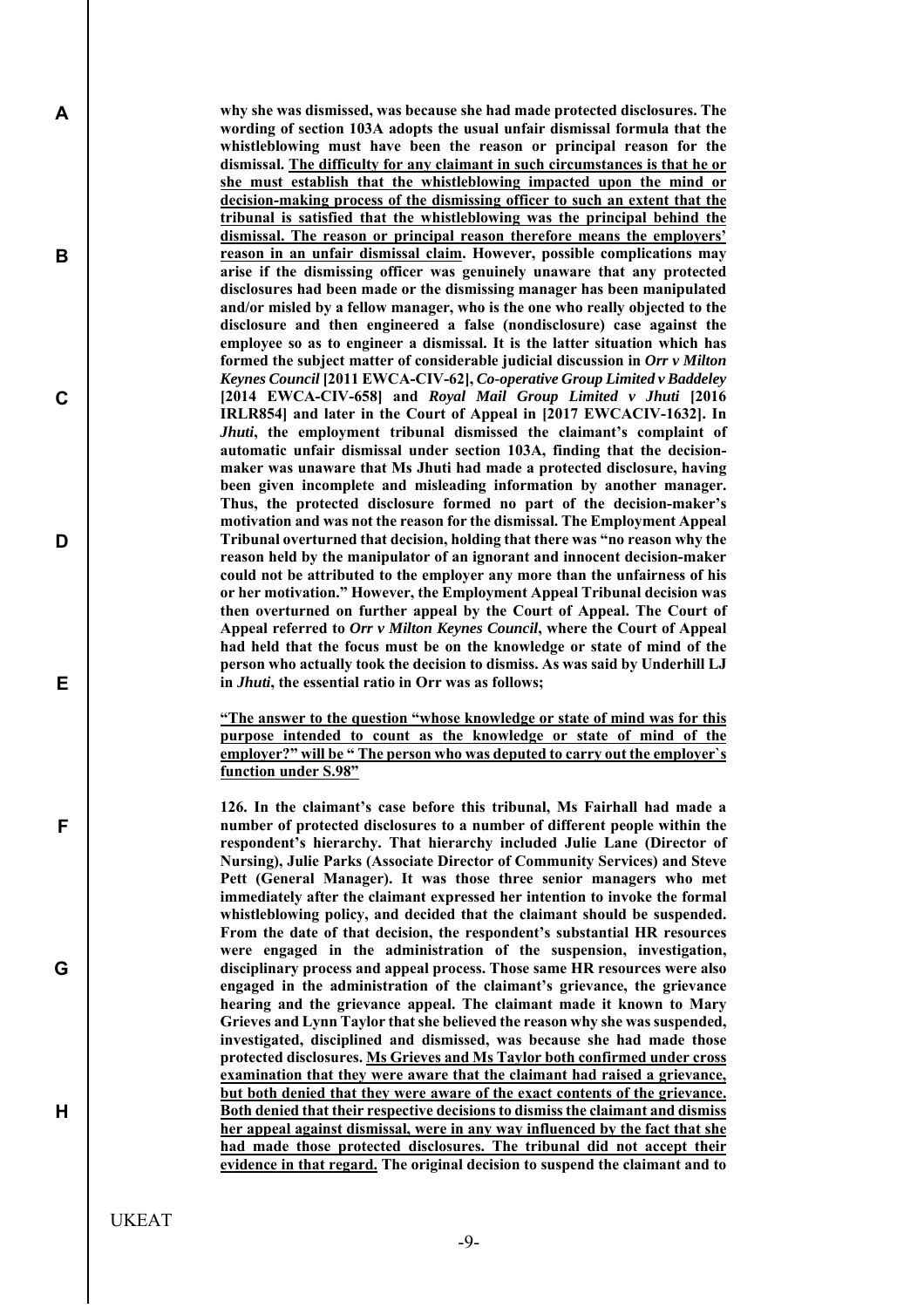| A | instigate a formal investigation was taken by the most senior member of the<br>hierarchy, Julie Lane. The tribunal found it likely that thereafter, the task of                                                                                                                                                                                                                                                                                                                                  |
|---|--------------------------------------------------------------------------------------------------------------------------------------------------------------------------------------------------------------------------------------------------------------------------------------------------------------------------------------------------------------------------------------------------------------------------------------------------------------------------------------------------|
|   | investigating the claimant, instigating disciplinary proceedings and<br>ultimately dismissing her, were influenced by that hierarchy to such an extent<br>that it was appropriate to attribute their motivation to those carrying out the<br>process which led to the dismissal. The respondent has failed to produce any<br>evidence to explain the claimant's treatment and provided unsatisfactory<br>explanations for other matters.                                                         |
| B | 127. In Kuzel v Roache Products Limited, Mummary LJ said that if the<br>employer fails to establish its alternative reason, it will often be the case that<br>the employment tribunal will find the claimant's automatically unfair reason,<br>such as whistleblowing, to be established. However, that is not a rule of law -<br>it may be still be the case that there is in fact another reason established on<br>the facts of the case which could still defeat the claimant's claim. In Mrs |
| C | Fairhall's case, the tribunal has found that the respondent has failed to<br>establish that it was reasonable to suspend the claimant in October 2016, to<br>dismiss her in April 2018 and to dismiss her appeal in June 2018. The<br>respondent has failed to establish that the claimant committed any act of<br>misconduct which could justify dismissal. As Ms Souter said in her closing<br>submissions, the approach advocated in Kuzel v Roache is as follows:-                           |
| D | (i) Has the claimant shown that there is a real issue as to whether the reason<br>put forward by the respondent was not the true reason? Has she raised some<br>doubt as to that reason by advancing the section 103A reason?                                                                                                                                                                                                                                                                    |
|   | (ii) If so, has the employer proved his reason for dismissal?                                                                                                                                                                                                                                                                                                                                                                                                                                    |
|   | (iii) If not, has the employer disproved the section 103A reason advanced by<br>the claimant?                                                                                                                                                                                                                                                                                                                                                                                                    |
|   | (iv) If not, dismissal is for the section 103A reason.                                                                                                                                                                                                                                                                                                                                                                                                                                           |
|   |                                                                                                                                                                                                                                                                                                                                                                                                                                                                                                  |
| Е | In answer to those questions, the tribunal found:-                                                                                                                                                                                                                                                                                                                                                                                                                                               |
|   | (i) The claimant has shown that there is a real issue as to whether the reason<br>put forward by the respondent is a real issue as to whether the reason put<br>forward by the respondent was not the true reason. The tribunal has found<br>that the misconduct was indeed not the true reason.                                                                                                                                                                                                 |
| F | (ii) The tribunal found that the respondent has not proved its "misconduct"<br>reason for dismissing the claimant.                                                                                                                                                                                                                                                                                                                                                                               |
|   | (iii) The respondent has not disproved the section 103A reason advanced by<br>the claimant.                                                                                                                                                                                                                                                                                                                                                                                                      |
| G | (iv) Accordingly, the tribunal is satisfied that the principle reason for the<br>claimant's dismissal was a section 103A reason, namely that she had made<br>protected disclosures.                                                                                                                                                                                                                                                                                                              |
|   | 128. In coming to that conclusion, the tribunal particularly takes into account<br>the close proximity in time between the last of the claimant's disclosures and<br>the declared intention to formerly engage the respondent's whistleblowing<br>policy, and the decision to suspend the claimant. The tribunal also takes into<br>account the unreasonable nature of the investigation, the delay in                                                                                           |
| н | undertaking the investigation and the length of the suspension. The tribunal<br>particularly takes into account lack of credible evidence from the<br>respondent's witnesses who gave evidence to the employment tribunal. The<br>tribunal found that Ms Grieves in particular was disingenuous in attempting<br>to "beef-up" the respondent's case by stating that the dismissing panel had in                                                                                                  |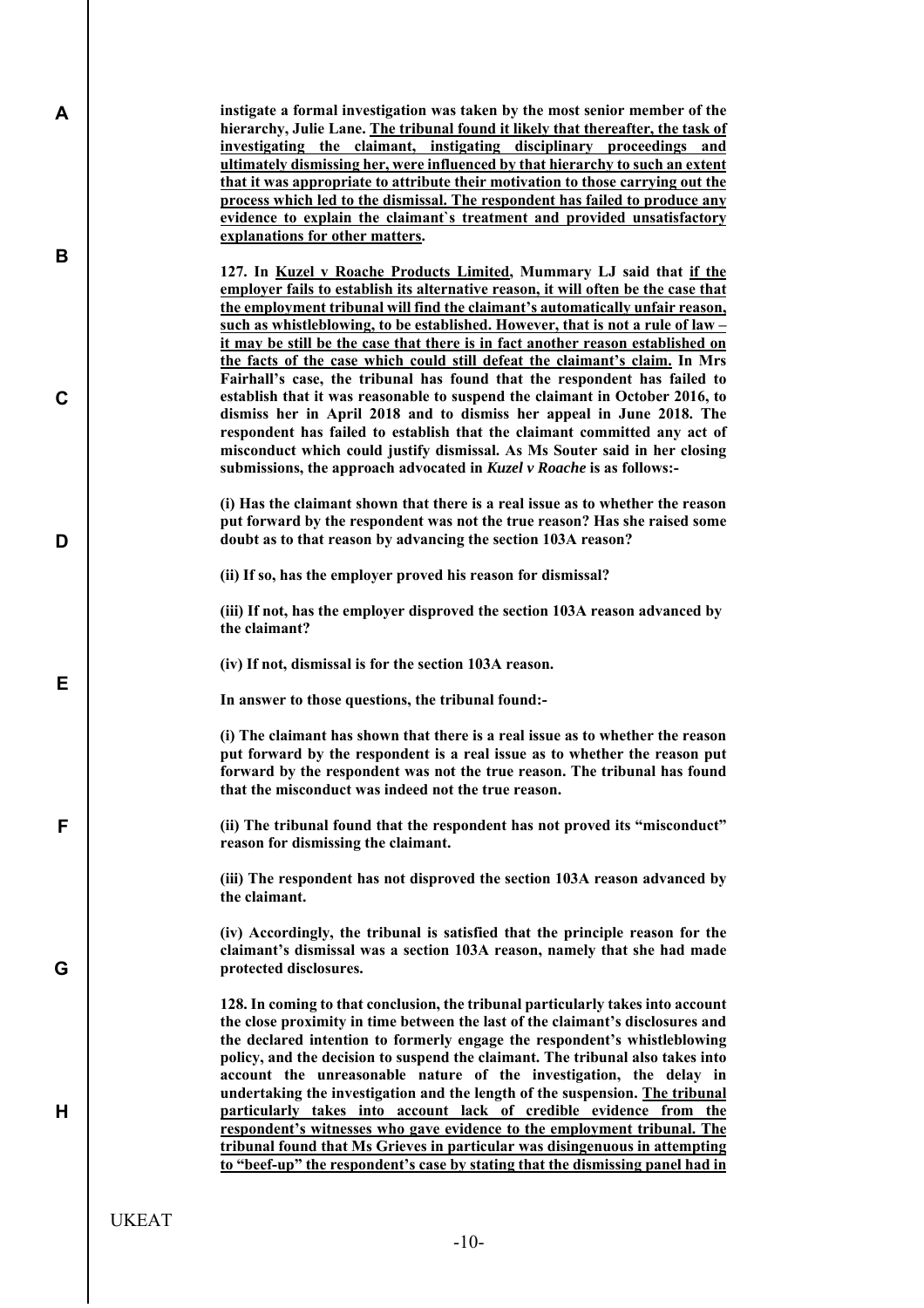**fact found the claimant to have been dishonest with regard to the charitable monies and that it was this "dishonesty" which led to her dismissal. Lynn Taylor's evidence was little better, when she stated under cross examination that she did recall Ms Grieves mentioning at the appeal hearing that they considered the claimant to have been dishonest, yet there was no mention of such dishonesty anywhere in the notes of the hearing, the outcome letter, anywhere in Ms Taylor's witness statement or indeed in any part of the respondent's pleaded case. Ms Souter drew the tribunal's attention to the decision of the court of appeal in** *Maund v Penwith District Council* **[1984IRLR24] where it was said that if the employer appears to show a reason for dismissal, then the burden passes to the employee to show that there is a real issue as to whether that was the true reason. The employee cannot do this by merely asserting an argument that it was not the true reason – an evidential burden rests upon him or her to produce some evidence that casts doubt upon the employer's reason. The graver the allegation, the heavier will be the burden. Once this evidential burden is discharged, however the onus remains on the employer to prove the reason for the dismissal.** 

**129. In all the circumstances of the present case, the tribunal considered it reasonable to infer from all of the surrounding facts, that the claimant had discharged the burden of proving that the principal reason for her dismissal was because she had made protected disclosures. [emphasis added]** 

# *The appeal in respect of the claimant's dismissal*

24. The Respondent contends in Ground 1 of the Notice of Appeal that the "Tribunal

misdirected itself and misapplied the burden of proof". The Respondent criticises the Tribunal

for answering questions its counsel had posed as those necessary to answer in determining the

public interest dismissal claim, because it is asserted that the questions were taken out of context.

The Respondent contends that:

**12.2. The attribution of liability to an employer has to rest on the examination of the mental processes of individuals. Thus Lord** *Wilson in Royal Mail Group Ltd v Jhuti* **[2019] UKSC 55. at paragraph 60, directed the Tribunal, in considering the reason for the dismissal first to the mind of the decision maker. …** 

**G** 

**A** 

**B** 

**C** 

**D** 

**E** 

**F** 

**H** 

**(a) Automatically Unfair Dismissal** 

**12.3. At paragraph l 06 of the Judgment the Tribunal had correctly directed itself that the effect of the decision in** *Kuzel v Roche Products Limited* **[2008] EWCA Civ 380 [2008] ICR 799 was that if the employer failed to show a fair reason for the dismissal it did not follow that the Tribunal must find the dismissal to be automatically unfair, per Lord Justice Mummery at paragraph 60. Lord Justice Mummery had rejected drawing of a parallel with discrimination legislation, para 48.** 

**12.4. Despite that direction the erroneous approach of the Tribunal is to fill the void of a rejected explanation or the absence of an explanation with the conclusion that it must decide that the reason, whether for the purpose of**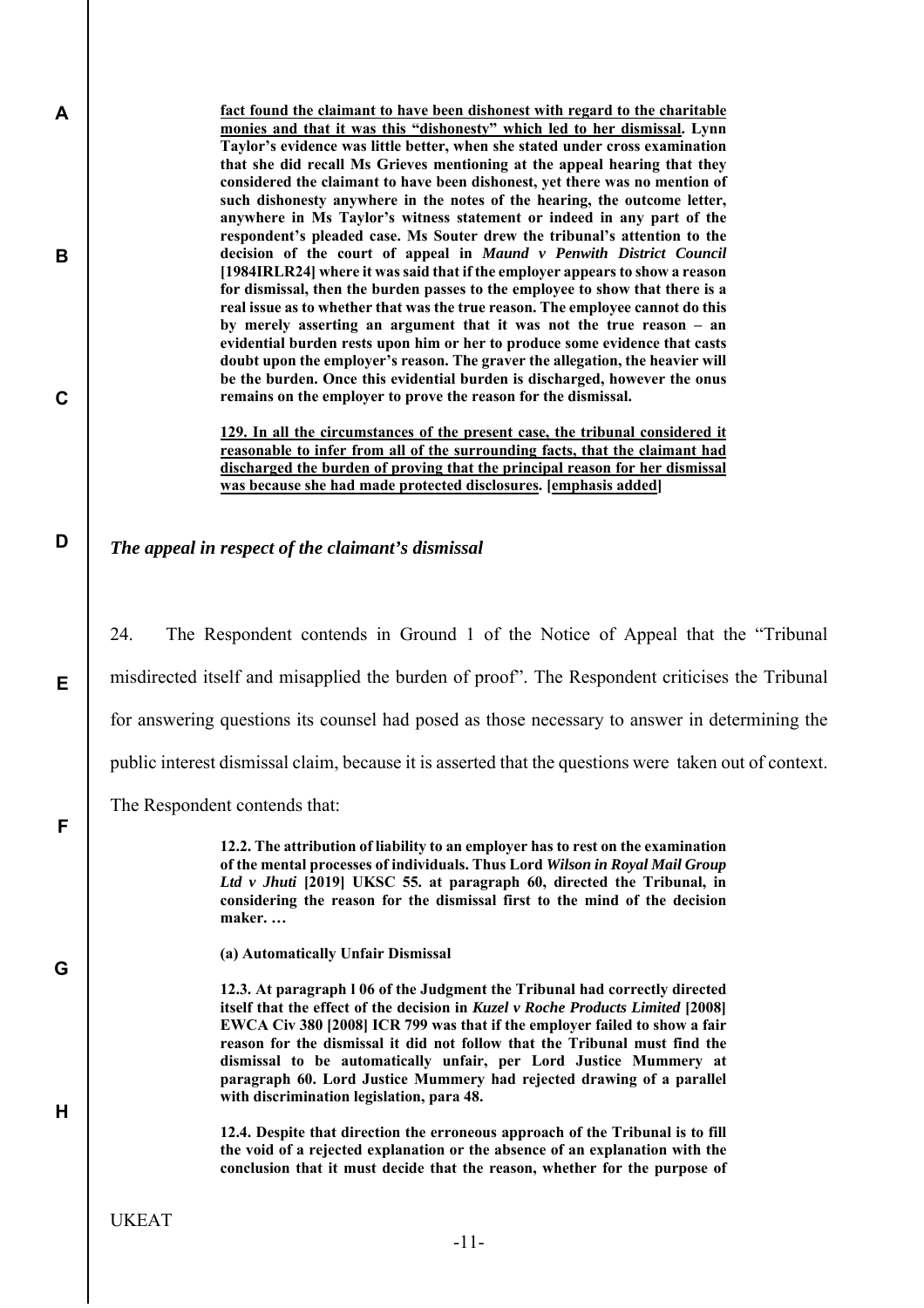**dismissal or detriment, was that the Claimant had made protected disclosures.** 

**12.5. That error of approach is evident in relation to dismissal at paragraph 127. It is acknowledged that the Tribunal quote from the Trust's legal submissions at paragraph 46 although fully considered those submissions had correctly referred to** *Kuzel* **at paragraph 48 of the submissions, and made clear that Claimant's would not succeed by default in the absence of an employer proving a fair reason or indeed any reason for the dismissal.** 

**12.6. The Tribunal's erroneous approach is however to place positive evidential burden on the Trust to prove that the making of the protected disclosures was not the reason or the principal reason for the dismissal. [emphasis added]** 

25. The core of this ground of appeal is the contention that the claimant, having established a sufficient evidential basis to assert that she was dismissed for making protected disclosures, and the respondent having failed to establish its purported reason for dismissal, neither of which are findings that are challenged, the Tribunal placed a "positive evidential burden on the Trust to prove that the making of the protected disclosures was not the reason or the principal reason for the dismissal".

26. At ground 2 the Respondent contends that the Tribunal erred in its approach in drawing an inference that the reason for the claimant's dismissal was her making of protected disclosures because the Tribunal relied on the conduct of numerous employees of the respondent in the lead up to the claimant's dismissal, whereas it should have only considered matters that illuminated the mental processes of the decision makers.

*Further consideration of the law* 

*Burden Proof* 

**A** 

**B** 

**C** 

**D** 

**E** 

**F** 

**G** 

**H** 

UKEAT 27. The key decision on the approach to be adopted in determining public interest dismissal claims remains the decision of Lord Justice Mummery in **Kuzel** *v* **Roche Products Ltd** [2008] ICR 799. This is an authority that is so well known that consideration is often limited to what

-12-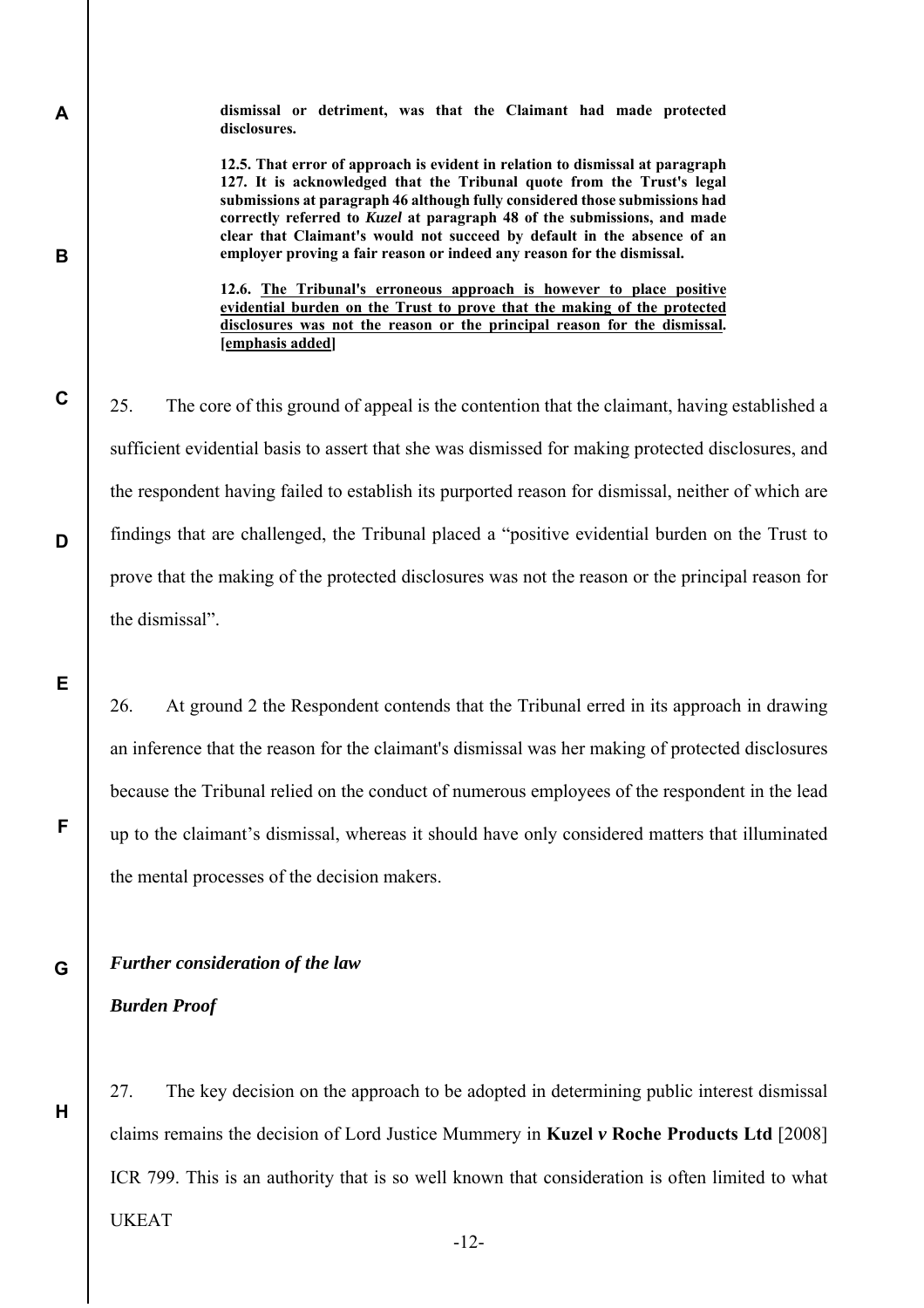many treat as a gobbet, at paragraph 59, in which Mummery LJ summarises his conclusion as to the burden of proof in such claims. There is much in the more detailed analysis that rewards close reading. Mummery LJ starts his discussion and conclusions with an important warning against getting too obsessed with the burden of proof:

> **46 The summary of the submissions shows how worked up lawyers can get about something like the burden of proof. In some situations, such as being charged with a criminal offence, there is plenty to get worked up about. It is very important indeed. In many areas of civil law, however, the burden of proof is not a big thing. Discrimination law is an exception, because discrimination is so difficult to prove. In the case of unfair dismissal, however, there has never been any real problem for the tribunals in practice. The danger is that in cases like this something so complicated will emerge that the sound exercise of common sense by tribunals will be inhibited. [emphasis added]**

28. Not, perhaps, the most auspicious start for an appeal, such as this, dependant on establishing that a meticulous and carefully reasoned judgement of the employment tribunal foundered on the unexposed rocks of the burden of proof. The appeal requires the respondent to establish that the "sound exercise of common sense" of this Tribunal cannot be relied upon.

29. Mummery LJ continued with a few preliminary observations:

**48 First, the protected disclosure provisions must be construed and applied in the overall context of unfair dismissal law in Part X of the 1996 Act into which section 103Awas inserted. Part X includes sections 94 to 134. There was a suggestion in argument before the appeal tribunal, which was not pursued in this court, that the burden of proof in protected disclosure cases should be the same as that applied in equivalent provisions governing discrimination cases. In those cases the burden of proving the reason for less favourable treatment of the claimant shifts to the respondent. Mr Linden argued for a "strictly limited" role for discrimination law in protected disclosure cases. The thinking behind the association of protected disclosure and discrimination is that both causes of action involve acts or omissions for a prohibited reason. Unfair dismissal and discrimination on specific prohibited grounds are, however, different causes of action. The statutory structure of the unfair dismissal legislation is so different from that of the discrimination legislation that an attempt at cross fertilisation or legal transplants runs a risk of complicating rather than clarifying the legal concepts. As Mr Linden accepted there simply is no need to resort to the discrimination legislation in order to ascertain the operation of the burden of proof in unfair dismissal cases. [emphasis added]** 

**H** 

**A** 

**B** 

**C** 

**D** 

**E** 

**F** 

**G**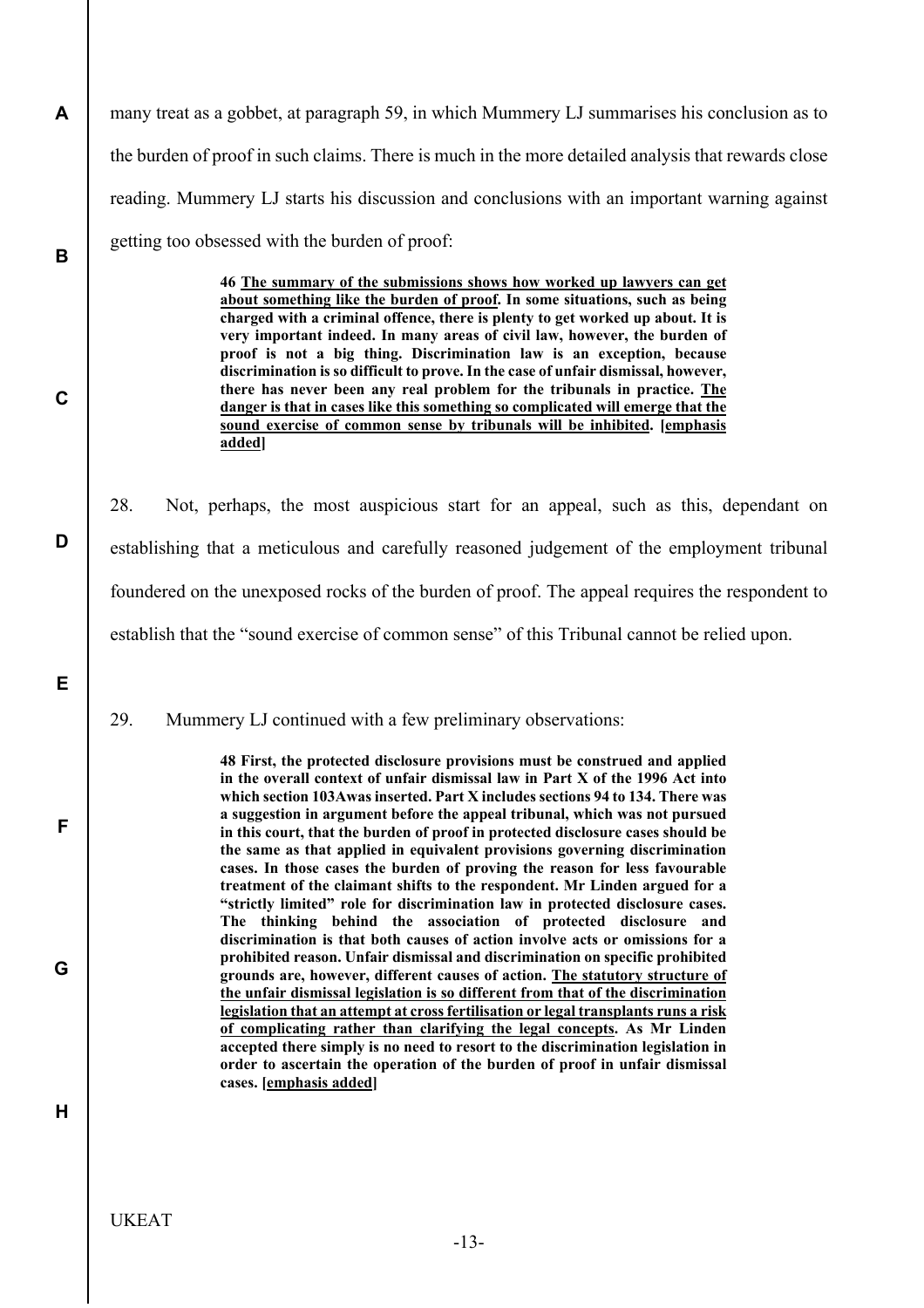30. Mummery LJ considered that analogy with the burden of proof in discrimination claims

is not of assistance in considering protected disclosure claims.

**A** 

**B** 

**C** 

**D** 

**E** 

**F** 

**G** 

**H** 

31. Mummery LJ made the following general points about the burden of proof in unfair dismissal claims:

> **49 Secondly, it is not profitable to discuss burden of proof issues in generalities. It must be related to particular issues, in this case to the different aspects of an unfair dismissal claim. On some issues the 1996 Act is completely silent on the burden of proof. In the absence of specific statutory provision the general rules apply. The general rules are that a person bringing a claim must prove it and a person asserting a fact must produce some evidence for it. Thus the burden was on Dr Kuzel to prove that she was unfairly dismissed. It was for her to produce some evidence for the facts she alleged. But it does not follow that the burden of proof was on her in respect of every element of the unfair dismissal claim.**

> **50 An unfair dismissal claim has a number of aspects any or all of which may be disputed. In this case the dispute is about the reason for dismissal and where the burden of proof lies. The burden may differ according to the nature of the disputed issue. On the specific issue of dismissal, for example, the claimant employee must prove that he was dismissed. This will not usually be a difficult burden to discharge. The production of a letter of dismissal usually proves the point. There are, however, cases in which there is disputed evidence about whether the employee resigned or whether he was constructively dismissed.**

> **51 Similarly there may be an issue as to the claimant's status affecting his right not to be unfairly dismissed. It is for the claimant to produce evidence to show that he was an employee of the respondent. This is not normally difficult. In most cases there will be a written contract, written particulars or some other document relating to pay arrangements and so on. In some cases oral evidence will be needed to prove the terms and conditions on which the claimant did work for the respondent.**

> **52 Thirdly, the unfair dismissal provisions, including the protected disclosure provisions, presuppose that, in order to establish unfair dismissal, it is necessary for the tribunal to identify only one reason or one principal reason for the dismissal.**

> **53 Fourthly, the reason or principal reason for a dismissal is a question of fact for the tribunal. As such it is a matter of either direct evidence or of inference from primary facts established by evidence.**

> **54 Fifthly, the reason for dismissal consists of a set of facts which operated on the mind of the employer when dismissing the employee. They are within the employer's knowledge.**

> **55 Sixthly, the burden of proof issue must be kept in proper perspective. As was observed in Maund v Penwith District Council [1984] ICR 143, when laying down the general approach to the burden of proof in the case of rival reasons for unfair dismissal, only a small number of cases will in practice turn on the burden of proof. [emphasis added]**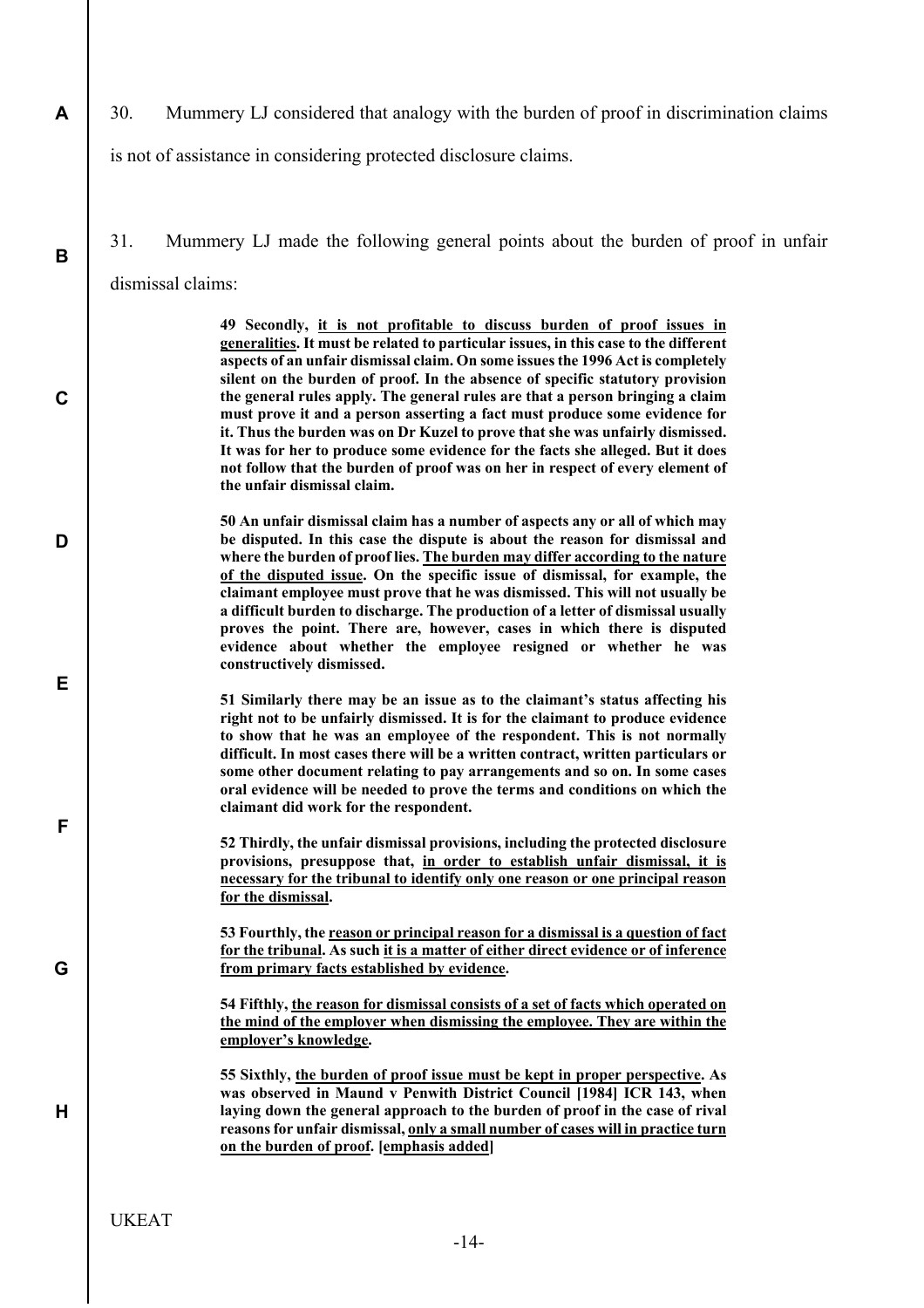**B**  with dismissal for making protected disclosures: **56 I turn from those general comments to the special provisions in Part X of the 1996 Act about who has to show the reason or principal reason for the dismissal. There is specific provision requiring the employer to show the reason or principal reason for dismissal. The employer knows better than anyone else in the world why he dismissed the complainant. Thus it was clearly for Roche to show that it had a reason for the dismissal of Dr Kuzel; that the reason was, as it asserted, a potentially fair one, in this case either misconduct or some other substantial reason; and to show that it was not some other reason. When Dr Kuzel contested the reasons put forward by Roche, there was no burden on her to disprove them, let alone positively prove a different reason.** 

32. It is in this context that Mummery LJ went on to consider the specific provisions dealing

- **57 I agree that when an employee positively asserts that there was a different and inadmissible reason for his dismissal, he must produce some evidence supporting the positive case, such as making protected disclosures. This does not mean, however, that, in order to succeed in an unfair dismissal claim, the employee has to discharge the burden of proving that the dismissal was for that different reason. It is sufficient for the employee to challenge the evidence produced by the employer to show the reason advanced by him for the dismissal and to produce some evidence of a different reason.**
- **58 Having heard the evidence of both sides relating to the reason for dismissal it will then be for the tribunal to consider the evidence as a whole and to make findings of primary fact on the basis of direct evidence or by reasonable inferences from primary facts established by the evidence or not contested in the evidence.**

**59 The tribunal must then decide what was the reason or principal reason for the dismissal of the claimant on the basis that it was for the employer to show what the reason was. If the employer does not show to the satisfaction of the tribunal that the reason was what he asserted it was, it is open to the tribunal to find that the reason was what the employee asserted it was. But it is not correct to say, either as a matter of law or logic, that the tribunal must find that, if the reason was not that asserted by the employer, then it must have been for the reason asserted by the employee. That may often be the outcome in practice, but it is not necessarily so.** 

**60 As it is a matter of fact, the identification of the reason or principal reason turns on direct evidence and permissible inferences from it. It may be open to the tribunal to find that, on a consideration of all the evidence in the particular case, the true reason for dismissal was not that advanced by either side. In brief, an employer may fail in its case of fair dismissal for an admissible reason, but that does not mean that the employer fails in disputing the case advanced by the employee on the basis of an automatically unfair dismissal on the basis of a different reason. [emphasis added]** 

## *Reasons and decision makers*

33. Most people are employed by an employer that is a legal person, such as a company, rather than by a natural person. In this case the claimant was employed by a NHS Foundation

UKEAT

**A** 

**C** 

**D** 

**E** 

**F** 

**G** 

**H** 

-15-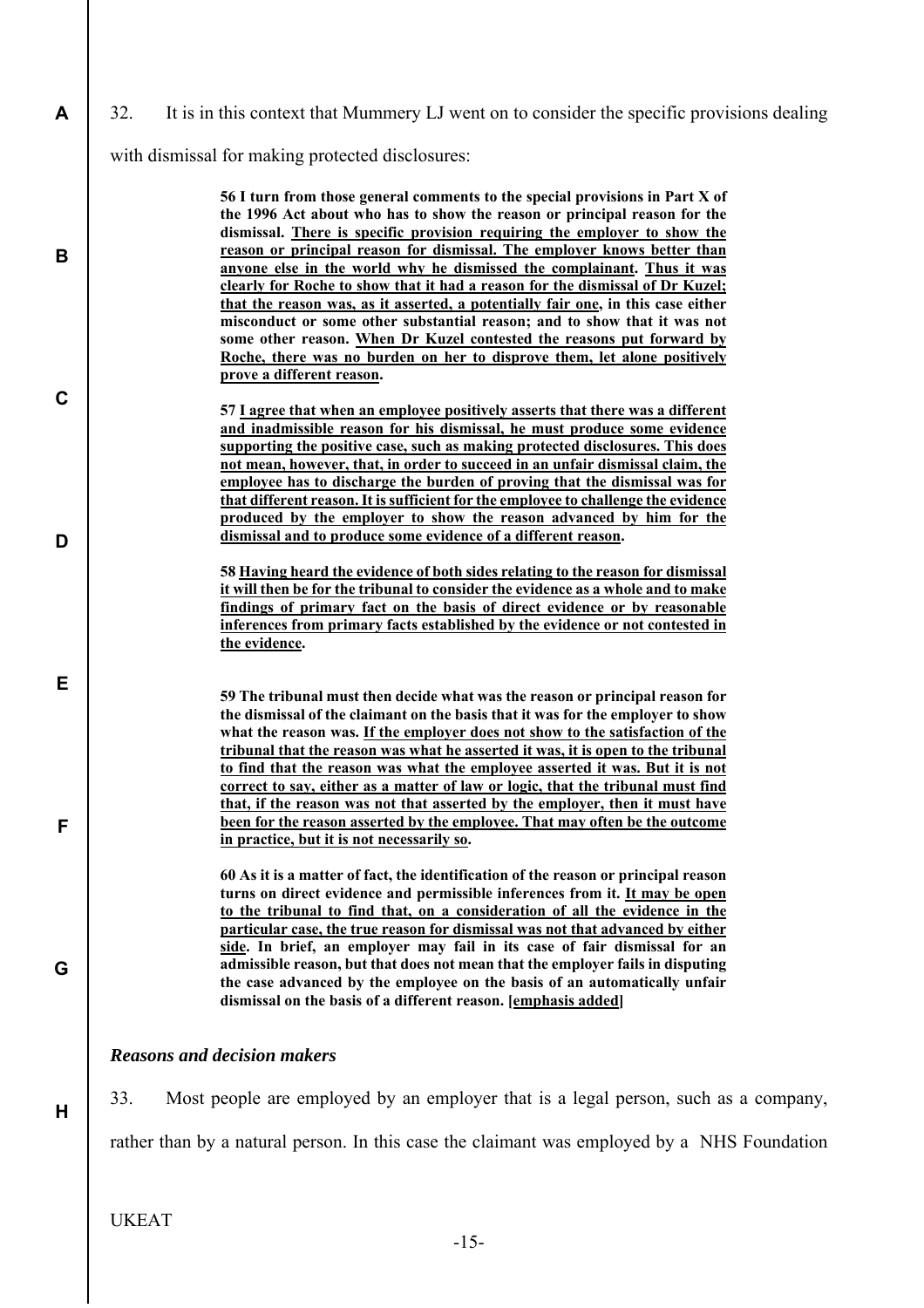Trust. Dismissal involves the termination of the contract between the employer and the employee. The decision to terminate the employment contract, to dismiss the employee, must be taken by a natural person, or persons; the decision maker or makers. In many cases there will be no difficulty in identifying the decision maker or makers. Just as Mummery LJ warned against an excessive fixation on the burden of proof, it is important not to get tied up in knots about reasoning processes if it is clear who took the decision to dismiss and why they did so.

34. The paradigm is a hearing at which one person, acting independently, takes the decision to dismiss, so there is only that person's reasoning process to be considered. A disciplinary hearing may be before a panel, in which case it may be necessary to consider the reasoning process of the panel, although often only the chair of the panel gives evidence, the employer presumably accepting the reasoning process of the chair properly evidences that of the panel.

35. There may be circumstances in which people other than the decision maker are involved in the decision making process. Such other people might advise, or even be instrumental in persuading the decision maker to take the decision. If a person charged with taking a decision whether to dismiss (the dismissing officer) decides to dismiss at the behest of another person who wishes the employee to be dismissed for a prohibited reason, in circumstances in which the dismissing officer knows what he or she is doing, including being asked to dismiss for the prohibited reason, there is no conceptual difficulty in finding that the prohibited reason was adopted by the dismissing officer. For example, if a manager tells the dismissing officer that an employee should be dismissed because he or she has made protected disclosures, and the dismissing officer does what he or she been told, the making of the protected disclosures will be the reason why the dismissing officer decided to dismiss, in the sense of being the reason operating in his or her mind, notwithstanding that it may have been put there by someone else.

## UKEAT

**A** 

**B** 

**C** 

**D** 

**E** 

**F** 

**G** 

**H** 

-16-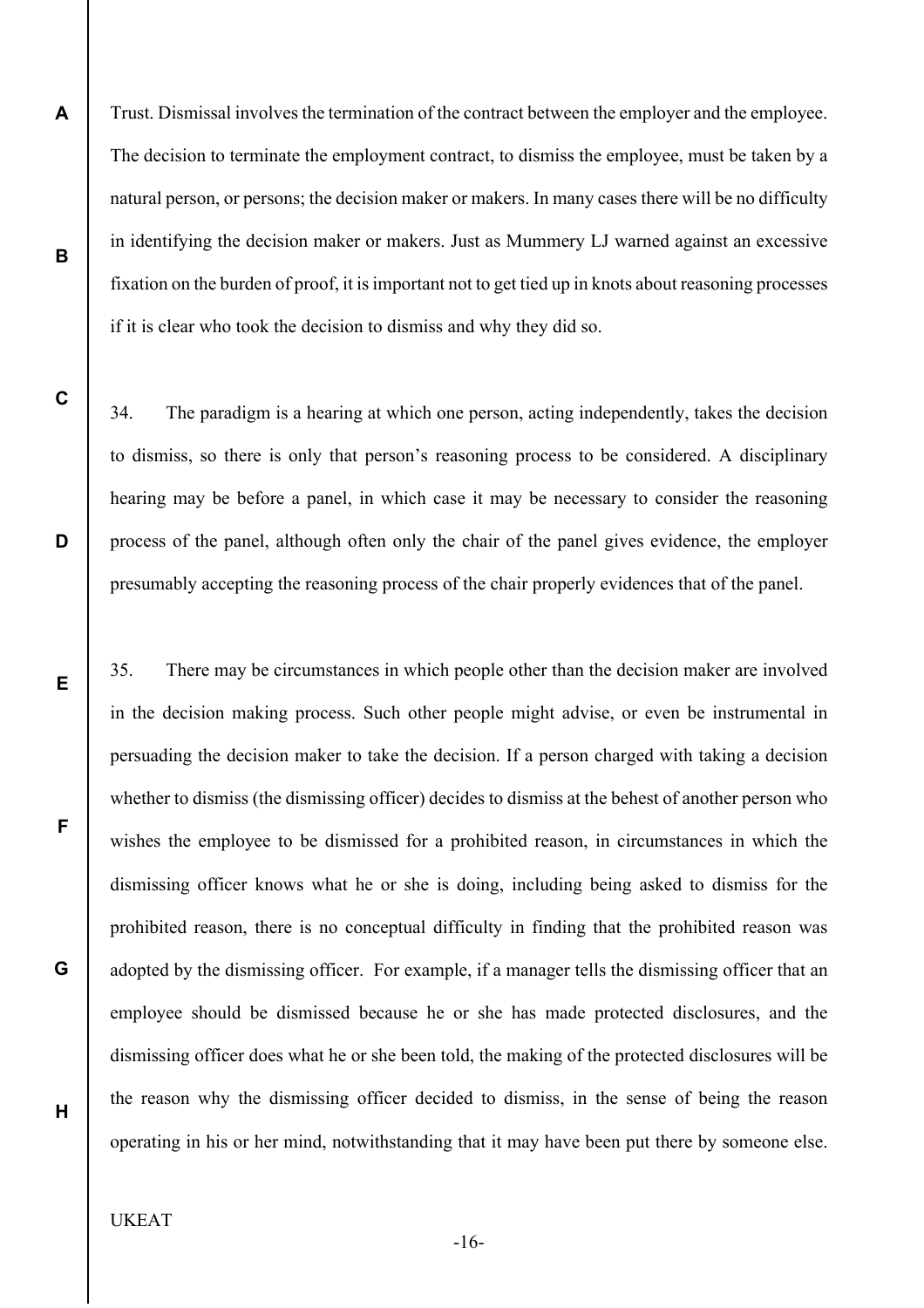There may be a number of people behind the scenes who have input as advisers or superiors who make it known to the decision maker that they want an employee to be dismissed because of the protected disclosures she or he has made; if the decision maker goes along with the plan the involvement of the instigators does not prevent a tribunal drawing a clear inference that, whatever its precise origin and development, the reason for dismissal operating in the mind of the decision maker was of a prohibited kind.

36. The very existence of the protection for those who make public interest disclosures shows a recognition of the possibility that managers in an organisation may decide that they want to be rid of a whistle blower. In such circumstances, particularly in a large organisation, the route to the eventual dismissal of the whistle blower may be tortuous and involve a number of people who, to a lesser or greater extent, are in the know about the plan to get the whistle blower out of the door. Such a scenario may involve multiple examples of unexplained unfair treatment. The facts may look much like those found by the Tribunal in this case. As far as the dismissal is concerned, in most such cases the decision maker would be going along with an overall plan to remove the whistle blower. In considering the decision to dismiss, the tribunal only has to determine the reasoning process of the decision maker because that person, as others may have done in taking the decisions leading to the dismissal, acted as he or she did because the employee made protected disclosures. The twists and turns in the journey matter relatively little because it is the destination that counts; the eventual reasoning process of the person who took the decision to dismiss. The fact that the dismissal appears to be the culmination of a plan to get rid of the whistle blower may be circumstantial evidence to support the conclusion that the decision maker dismissed because of the protected disclosure; if there was an overall plan to get rid of the whistle blower, it is plausible that the decision maker was acting in accordance with that plan. Assessing factual scenarios of this nature is precisely what the employment tribunal is there to do.

# UKEAT

**A** 

**B** 

**C** 

**D** 

**E** 

**F** 

**G** 

**H** 

-17-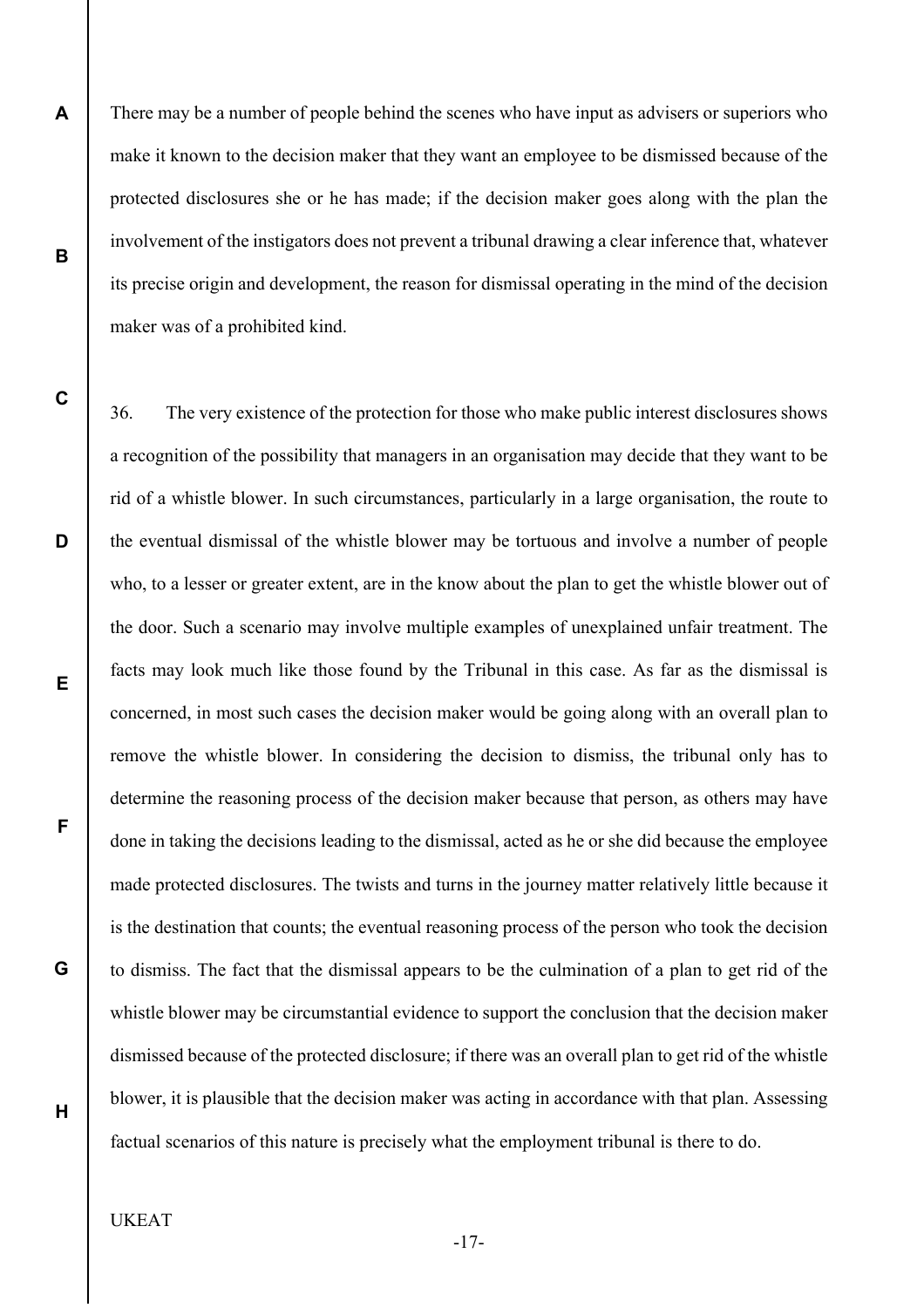37. The situation in **Royal Mail Group Ltd v Jhuti** [2020] ICR 731, where the decision maker is unaware of the machinations of those motivated by the prohibited reason, is probably quite rare. It is only in such cases that it is necessary to attribute a reason to the decision maker that was not, in fact, the reason operating in his or her mind when the decision to dismiss was taken. Lord Wilson held at paragraph 60:

> **In searching for the reason for a dismissal for the purposes of section 103A of the Act, and indeed of other sections in Part X, courts need generally look no further than at the reasons given by the appointed decision-maker. Unlike Ms Jhuti, most employees will contribute to the decision-maker's inquiry. The employer will advance a reason for the potential dismissal. The employee may well dispute it and may also suggest another reason for the employer's stance. The decision-maker will generally address all rival versions of what has prompted the employer to seek to dismiss the employee and, if reaching a decision to do so, will identify the reason for it. In the present case, however, the reason for the dismissal given in good faith by Ms Vickers turns out to have been bogus. If a person in the hierarchy of responsibility above the employee (here Mr Widmer as Ms Jhuti's line manager) determines that, for reason A (here the making of protected disclosures), the employee should be dismissed but that reason A should be hidden behind an invented reason B which the decision-maker adopts (here inadequate performance), it is the court's duty to penetrate through the invention rather than to allow it also to infect its own determination. If limited to a person placed by the employer in the hierarchy of responsibility above the employee, there is no conceptual difficulty about attributing to the employer that person's state of mind rather than that of the deceived decision-maker.**

38. Thus, it is only in cases where the decision maker is acting in good faith, but has been manipulated by another, that it is necessary to rely on the attribution of the reason of the manipulator to the decision maker.

39. It is important to note that this case was decided before **Jhuti** reached the Supreme Court, so the Tribunal decided the claim on the basis that it was not possible to attribute the reason of a manipulator to an innocent decision maker.

40. Despite the **Jhuti** situation being unusual, the case is relied upon in pretty much every appeal where there is any issue about decision makers. The arguments about decisions and decision maker have become ever more Baroque; often unnecessarily so.

UKEAT

**A** 

**B** 

**C** 

**D** 

**E** 

**F** 

**G** 

**H** 

-18-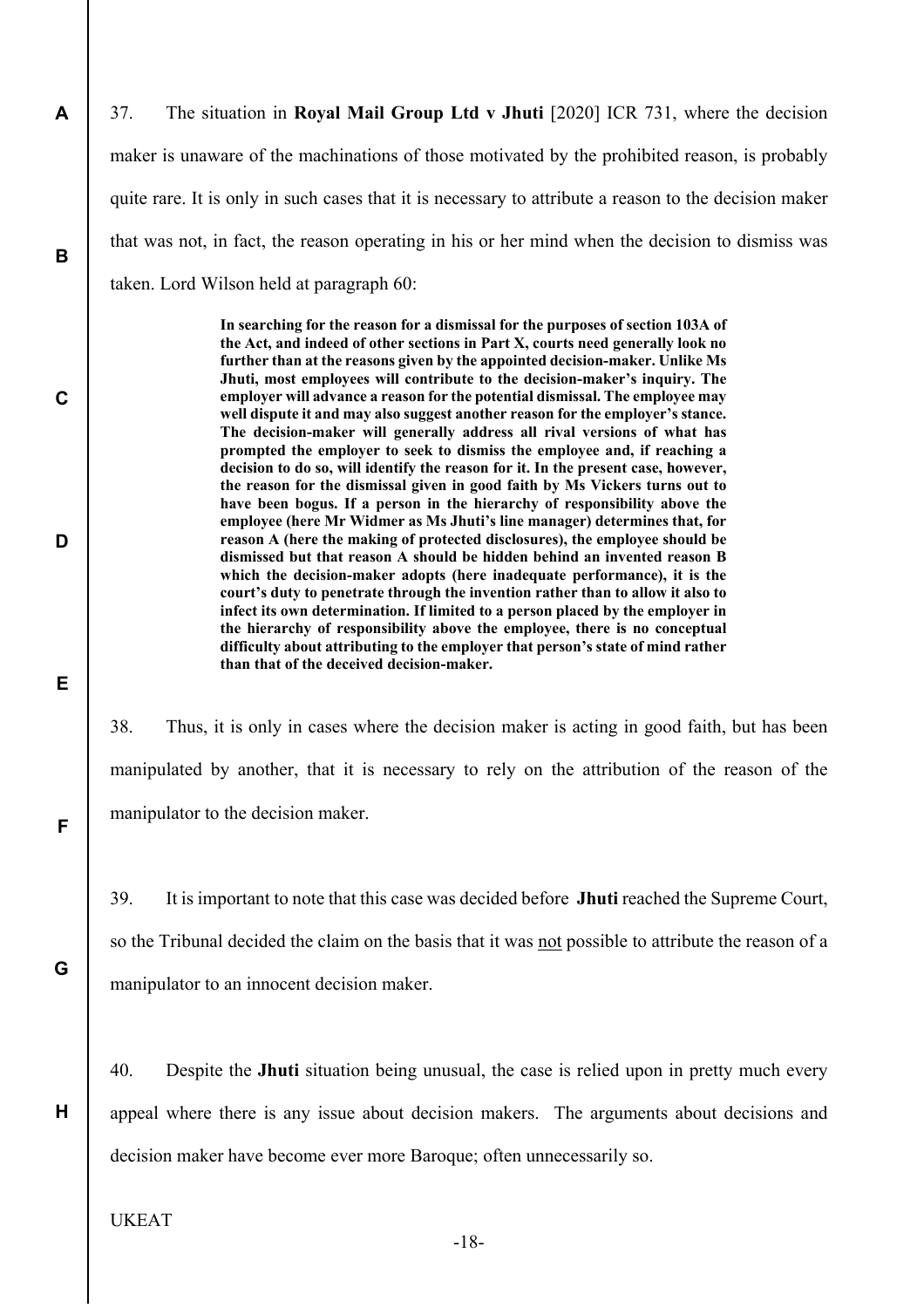41. The paradigm of the single decision maker who dismisses for a clearly expressed reason will often apply where the employer has a legitimate reason for dismissal. If an employer really has determined to rid themselves of a whistle blower the process may be complex and involve people who are keen to appear not to have been involved in the decision making; someone who wishes to ensure an employee is dismissed because of their whistle blowing is likely to try to keep to the shadows. Wrongdoers often wish to distance themselves from their decisions. It would be troubling if in such cases excessively complex arguments about the difficulty in determining the precise mental processes of all those involved in the process resulted in a valid claim failing. Fortunately, we can rely on the good sense of the members of employment tribunals to see through such ruses and get to grips with the reason that operated, however it got there, on the mind of the dismissing officer.

#### *The Role of the EAT*

**A** 

**B** 

**C** 

**D** 

**E** 

**F** 

**G** 

**H** 

42. Mummery LJ's reference to the common sense of the employment tribunals is a reminder of the importance of the EAT not improperly interfering with its exercise. This was recently emphasised by Lord Justice Popplewell in **DPP Law Ltd v Greenberg** [2021] EWCA Civ 672 who reiterated the importance of the well known authorities that considered the role of the EAT:

> **57. The following principles, which I take to be well established by the authorities, govern the approach of an appellate tribunal or court to the reasons given by an employment tribunal:**

> **(1) The decision of an employment tribunal must be read fairly and as a whole, without focusing merely on individual phrases or passages in isolation, and without being hypercritical. In** *Brent v Fuller* **[2011] ICR 806, Mummery LJ said at p. 813:**

**"The reading of an employment tribunal decision must not, however, be so fussy that it produces pernickety critiques. Over-analysis of the reasoning process; being hypercritical of the way in which a decision is written; focussing too much on particular passages or turns of phrase to the neglect of the decision read in the round: those are all appellate weaknesses to avoid".**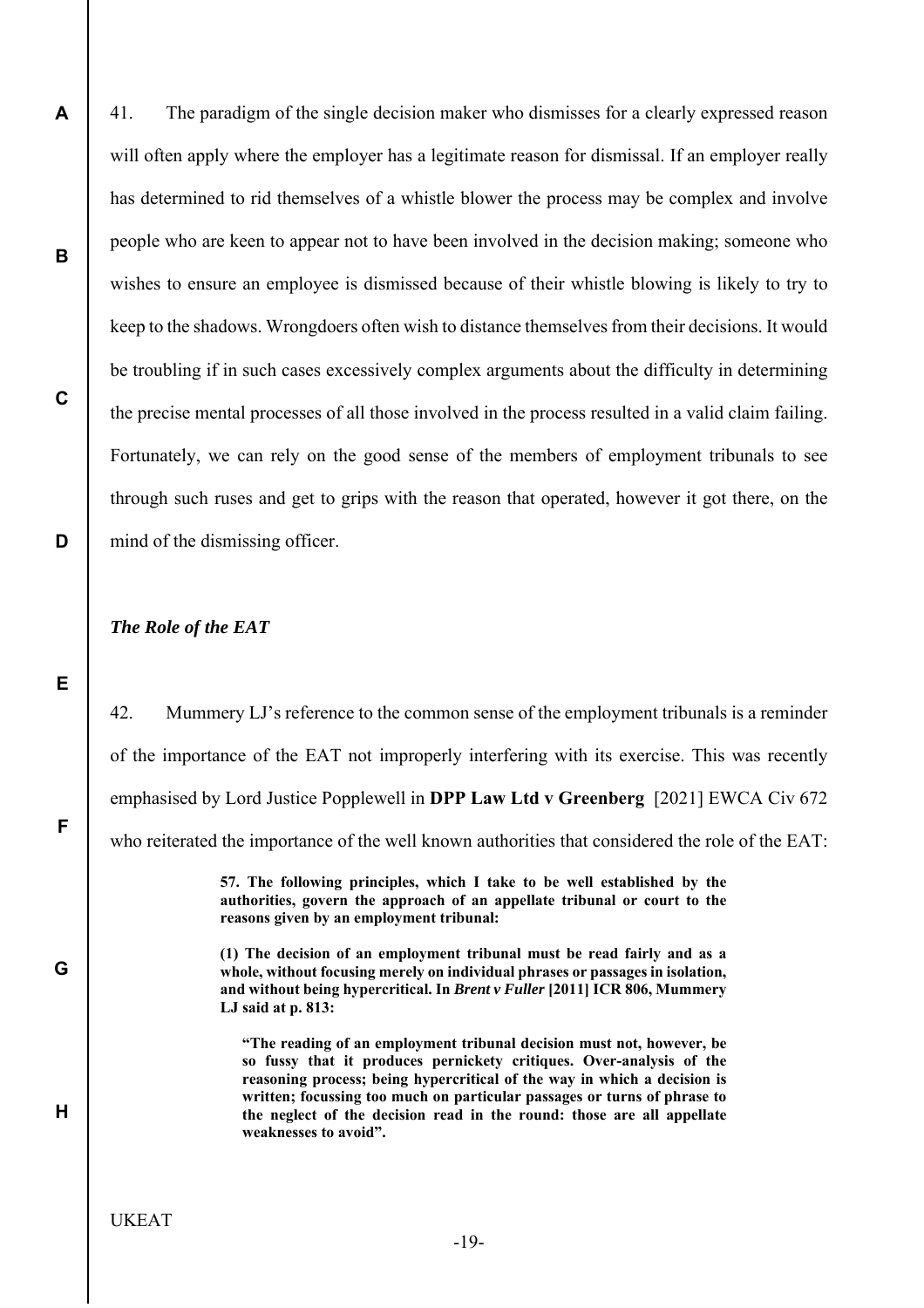**This reflects a similar approach to arbitration awards under challenge: see the cases summarised by Teare J in** *Pace Shipping Co Ltd v Churchgate Nigeria Ltd* **(The "PACE") [2010] 1 Lloyds' Reports 183 at paragraph 15, including the oft-cited dictum of Bingham J in** *Zermalt Holdings SA v Nu-Life Upholstery repairs Ltd* **[1985] 2 EGLR 14 that the courts do not approach awards "with a meticulous legal eye endeavouring to pick holes, inconsistencies and faults in awards with the object of upsetting or frustrating the process of arbitration". This approach has been referred to as the benevolent reading of awards, and applies equally to the benevolent reading of employment tribunal decisions.** 

**(2) A tribunal is not required to identify all the evidence relied on in reaching its conclusions of fact. To impose such a requirement would put an intolerable burden on any fact finder. Nor is it required to express every step of its reasoning in any greater degree of detail than that necessary to be Meek compliant (***Meek v Birmingham City Council* **[1987] IRLR 250). Expression of the findings and reasoning in terms which are as simple, clear and concise as possible is to be encouraged. In Meek, Bingham LJ quoted with approval what Donaldson LJ had said in** *UCATT v. Brain* **[1981] I.C.R. 542 at 551:** 

**"Industrial tribunals' reasons are not intended to include a comprehensive and detailed analysis of the case, either in terms of fact or in law …their purpose remains what it has always been, which is to tell the parties in broad terms why they lose or, as the case may be, win. I think it would be a thousand pities if these reasons began to be subjected to a detailed analysis and appeals were to be brought based upon any such analysis. This, to my mind, is to misuse the purpose for which the reasons are given."** 

**(3) It follows from (2) that it is not legitimate for an appellate court or tribunal to reason that a failure by an employment tribunal to refer to evidence means that it did not exist, or that a failure to refer to it means that it was not taken into account in reaching the conclusions expressed in the decision. What is out of sight in the language of the decision is not to be presumed to be nonexistent or out of mind. As Waite J expressed it in RSPB v Croucher [1984] ICR 604 at 609-610:** 

**"We have to remind ourselves also of the important principle that decisions are not to be scrutinised closely word by word, line by line, and that for clarity's and brevity's sake industrial tribunals are not to be expected to set out every factor and every piece of evidence that has weighed with them before reaching their decision; and it is for us to recall that what is out of sight in the language of a decision is not to be presumed necessarily to have been out of mind. It is our duty to assume in an industrial tribunal's favour that all the relevant evidence and all the relevant factors were in their minds, whether express reference to that appears in their final decision or not; and that has been well-established by the decisions of the Court of Appeal in Retarded Children's Aid Society Ltd. v. Day [1978] I.C.R. 437 and in the recent decision in Varndell v. Kearney & Trecker Marwin Ltd [1983] I.C.R. 683."** 

**58. Moreover, where a tribunal has correctly stated the legal principles to be applied, an appellate tribunal or court should, in my view, be slow to conclude that it has not applied those principles, and should generally do so only where it is clear from the language used that a different principle has been applied to the facts found. Tribunals sometimes make errors, having stated the principles correctly but slipping up in their application, as the case law demonstrates; but if the correct principles were in the tribunal's mind, as demonstrated by their being identified in the express terms of the decision, the tribunal can be expected to have been seeking faithfully to apply them,** 

UKEAT

**A** 

**B** 

**C** 

**D** 

**E** 

**F** 

**G**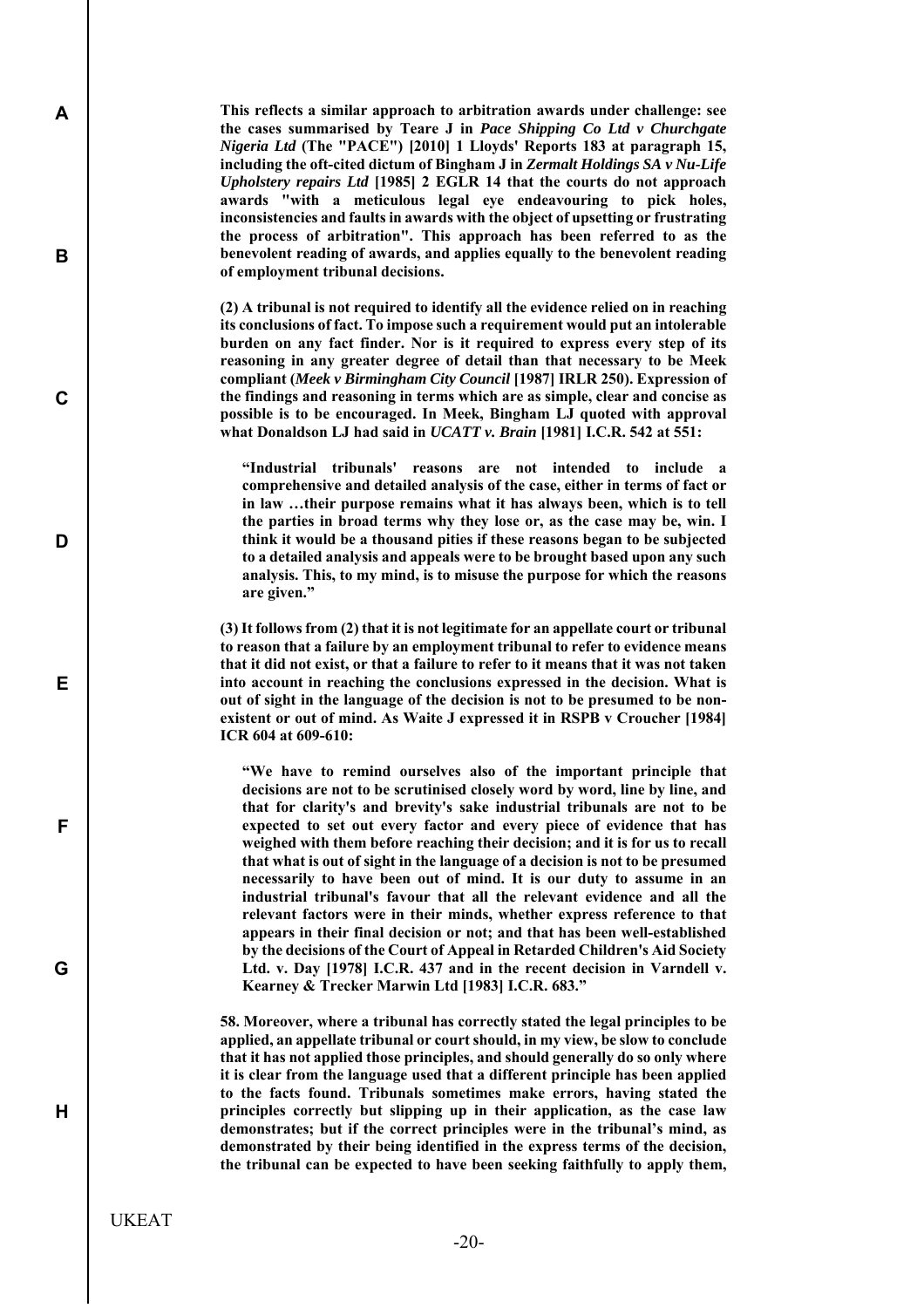**to day judicial workload.**  *Determination of the appeal against the employment tribunal's dismissal decision*  43. I do not consider that the employment tribunal erred in its consideration of the burden of proof, or in its assessment of the reasoning of the decision makers who decided to dismiss the claimant. 44. There are a number of points to note from the analysis of the Tribunal at paragraphs 125 to 129: (1) The Tribunal recognised that if the claimant established a sufficient evidential basis to support the allegation that the reason, or principal reason, for her dismissal was the making of protected disclosures, and the respondent failed to establish its purported reason for dismissal, it remained open to the employment tribunal to decide that there was some other untainted reason for the dismissal; (2) The Tribunal recognised that it had to consider the thought process of the person(s) who made the decision to dismiss; (3) The Tribunal decided the matter on the basis of the law before **Jhuti** reached the Supreme Court. The Tribunal having considered the decision of the Court of Appeal directed itself on the basis that it must consider the reasoning of "the person who was deputed to carry out the employer's function under S.98";

**and to have done so unless the contrary is clear from the language of its decision. This presumption ought to be all the stronger where, as in the present case, the decision is by an experienced specialist tribunal applying very familiar principles whose application forms a significant part of its day** 

UKEAT

**A** 

**B** 

**C** 

**D** 

**E** 

**F** 

**G** 

**H** 

-21-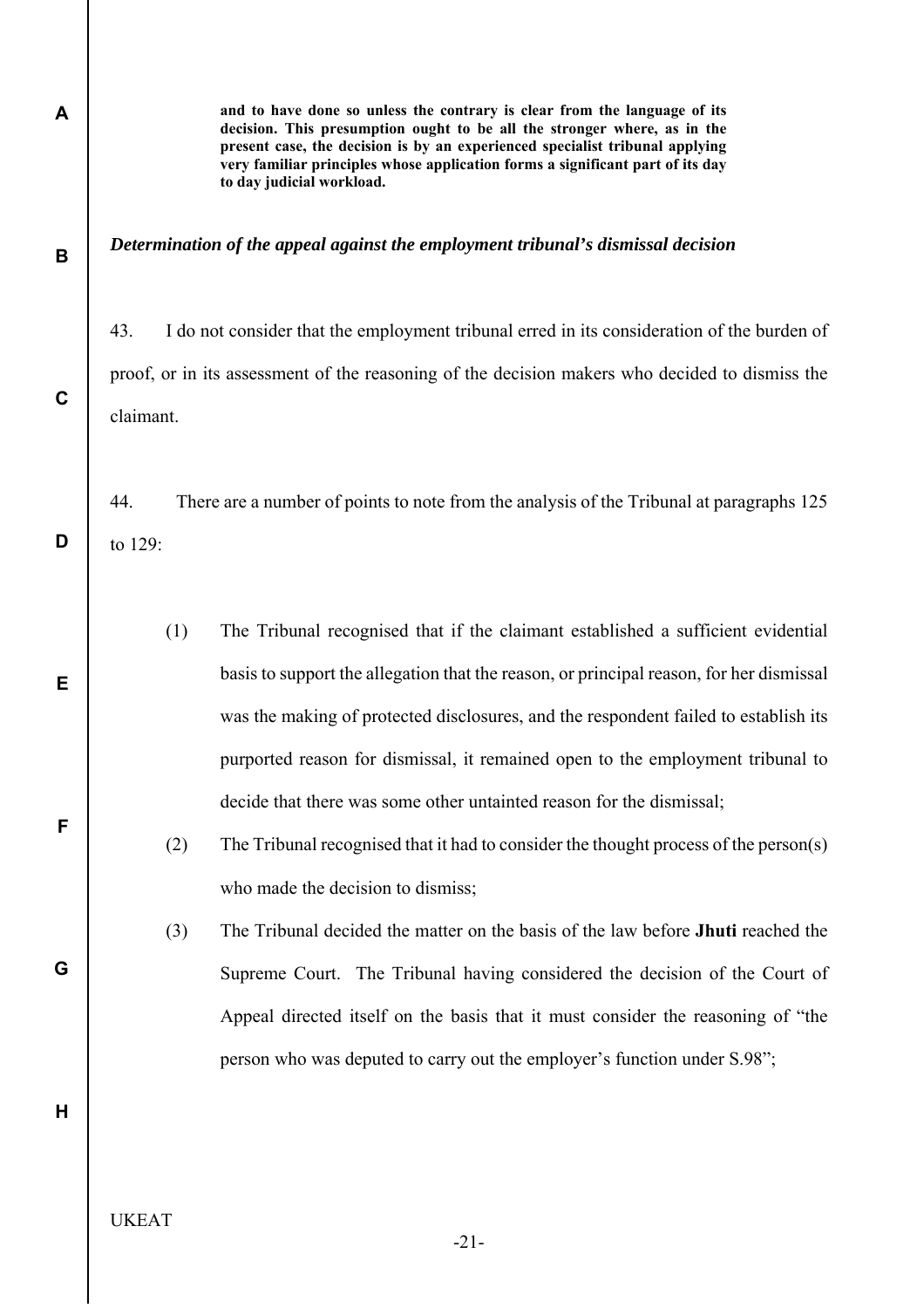- (4) The Tribunal expressly rejected the evidence of Ms Grieves that the decision to dismiss was not in any way influenced by the fact that the claimant had made protected disclosures;
	- (5) The Tribunal held that Ms Grieves was disingenuous in attempting to "beef-up" the respondent's case by stating that the dismissing panel had found the claimant to have been dishonest with regard to the charitable donations, and that it was this "dishonesty" which led to her dismissal;
	- (6) The Tribunal considered that the appropriate inference to draw from all the surrounding evidence was that *"the claimant had discharged the burden of proving that the principal reason for her dismissal was because she had made protected disclosures"*. That finding, taken by itself, suggested that the Tribunal, if anything, was placing too high a burden on the claimant;
	- (7) The specific questions that the Tribunal asked itself and answered at paragraph 127 were posed to it by Ms Souter, Counsel for the Respondent, as being the correct questions to answer in this type of case.

45. The Tribunal fully appreciated that it had to determine the reason the disciplinary panel decided to dismiss the claimant. Only the chair of the panel, Ms Grieves, was called to give evidence. Mr Reade, in his skeleton argument, focused on the large number of people involved in the processes that resulted in the dismissal of the claimant (together with the rejection of her appeal and the grievance process) with the suggestion that the Tribunal had to get to grips with the reasoning processes of all of them.

46. To the extent it might be suggested that the Tribunal was required to consider the thought processes of all those on the disciplinary panel, that was not a point run before the employment

## UKEAT

**A** 

**B** 

**C** 

**D** 

**E** 

**F** 

**G** 

**H** 

-22-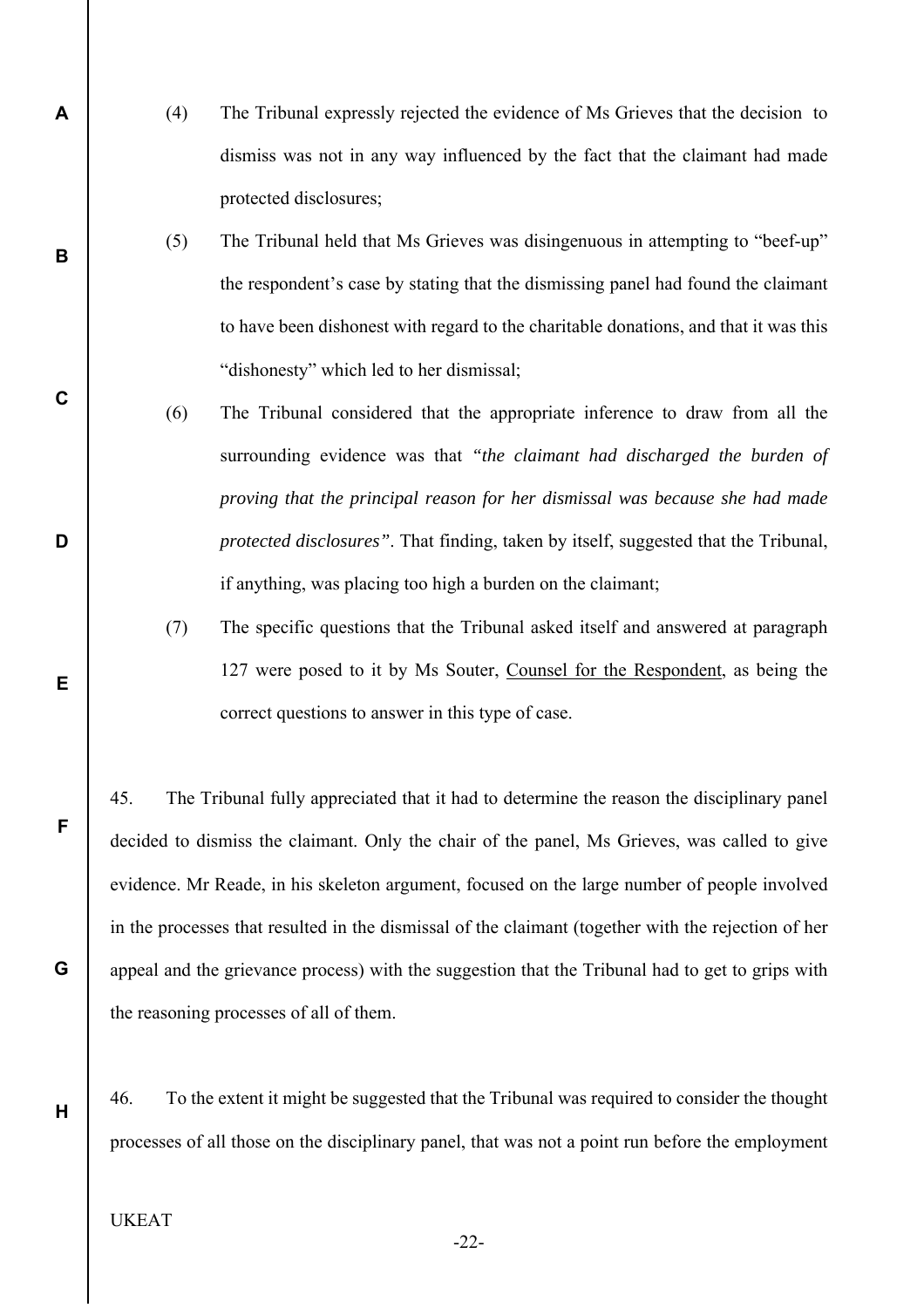tribunal and, in any event, as the respondent chose only to call the chair of the panel, the Tribunal was entitled to assume that her reasoning was the result of the panel's deliberation, and that her evidence reflected the reasoning process of the whole panel.

47. The Tribunal described how the process commenced with the decision of three managers to suspend the claimant shortly after she said that she wished to invoke the whistle blowing policy, and that thereafter the respondent's human resources were focused on the process leading to the claimant's dismissal. The Tribunal referred to the management and human resources as the "hierarchy". The Tribunal "found it likely that thereafter, the task of investigating the claimant, instigating disciplinary proceedings and ultimately dismissing her, were influenced by that hierarchy to such an extent that it was appropriate to attribute their motivation to those carrying out the process which led to the dismissal". Mr Reade contended that the Tribunal considered there was a **Jhuti** situation. I consider that, reading the judgment as a whole, it is clear that the Tribunal concluded that the suspension of the claimant was the commencement of a process that occurred because she had made protected disclosures and culminated in her dismissal, not because Ms Grieves was innocently duped into dismissing, but because Ms Grieves, and her panel, knowingly dismissed the claimant because she had made protected disclosures.

48. The Tribunal concluded that the claimant had established the necessary evidential basis to suggest that Ms Grieves, and her panel, could have dismissed her for making the protected disclosures. That decision has not been challenged. The Tribunal rejected the purported potentially fair reason the respondent gave for dismissing the claimant. That decision has not been challenged. The Tribunal appreciated that those determinations did not necessarily mean that the claimant would win, because it was open to it to conclude from all the evidence that there was some other reason for dismissal, other than the claimant's making of protected disclosures.

# UKEAT

**A** 

**B** 

**C** 

**D** 

**E** 

**F** 

**G** 

**H** 

-23-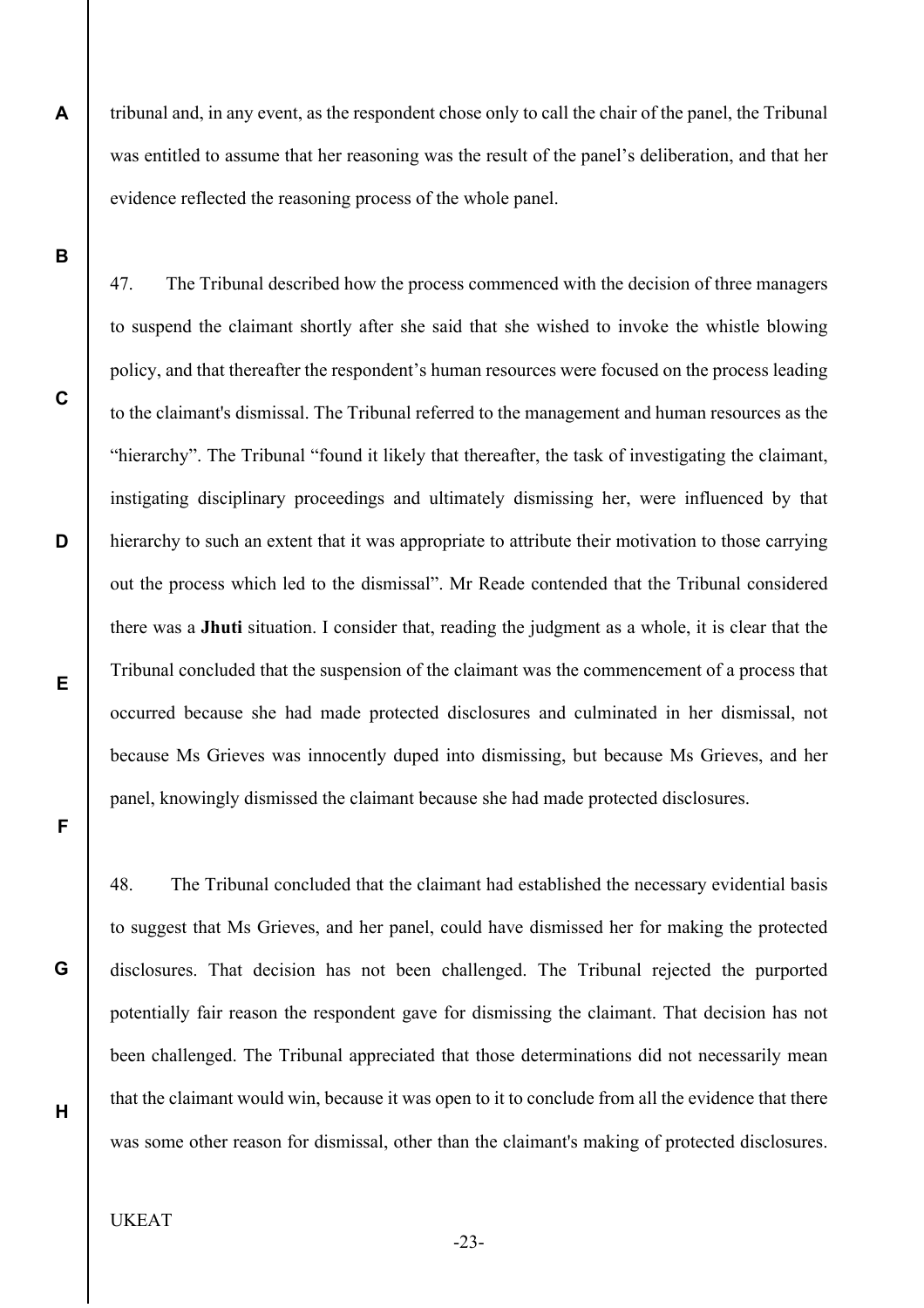**A B C D**  It is clear that the Tribunal did not consider there was any evidence to suggest that Ms Grieves, and her panel, had some unexpressed other reason for dismissing the claimant. The Tribunal found that Ms Grieves was not a truthful witness and rejected her evidence. In circumstances in which a *prima facie* basis for asserting that the claimant was dismissed for making protected disclosures was made out, the Tribunal rejected the reason for dismissal asserted by the Respondent and the Tribunal did not consider an alternative reason for dismissal was established on the evidence, that was sufficient for it to conclude that the dismissal was because the claimant had made protected disclosures. The Tribunal did not need to go any further. Nonetheless, the Tribunal did not stop at that point. It examined all the surrounding evidence with care and concluded that the proper inference to draw was that Ms Grieves dismissed the claimant because she had made protected disclosures. The factual finding of the Tribunal that the dismissal was the culmination of a process designed to rid the respondent of the claimant was a matter that the Tribunal was entitled to take into account in drawing the inference that Ms Grieves had decided to dismiss because of the protected disclosures.

49. It is particularly rich for the respondent to criticise the Tribunal for having answered the questions the Counsel it had instructed at the employment tribunal posed. While the tribunal answered those questions, which might have been thought to suggest that if the respondent's reason for dismissal was rejected, it must go on to find that the dismissal was for the reason that the claimant had made protected disclosures, it is clear that the tribunal did not approach the case on that basis, and kept well in mind the possibility that it could find an alternative reason for dismissal.

50. The Tribunal made clear findings of fact, identified the relevant law, applied the law properly to the facts it found to reach an unimpeachable decision that the claimant was dismissed

## UKEAT

**E** 

**F** 

**G** 

**H** 

-24-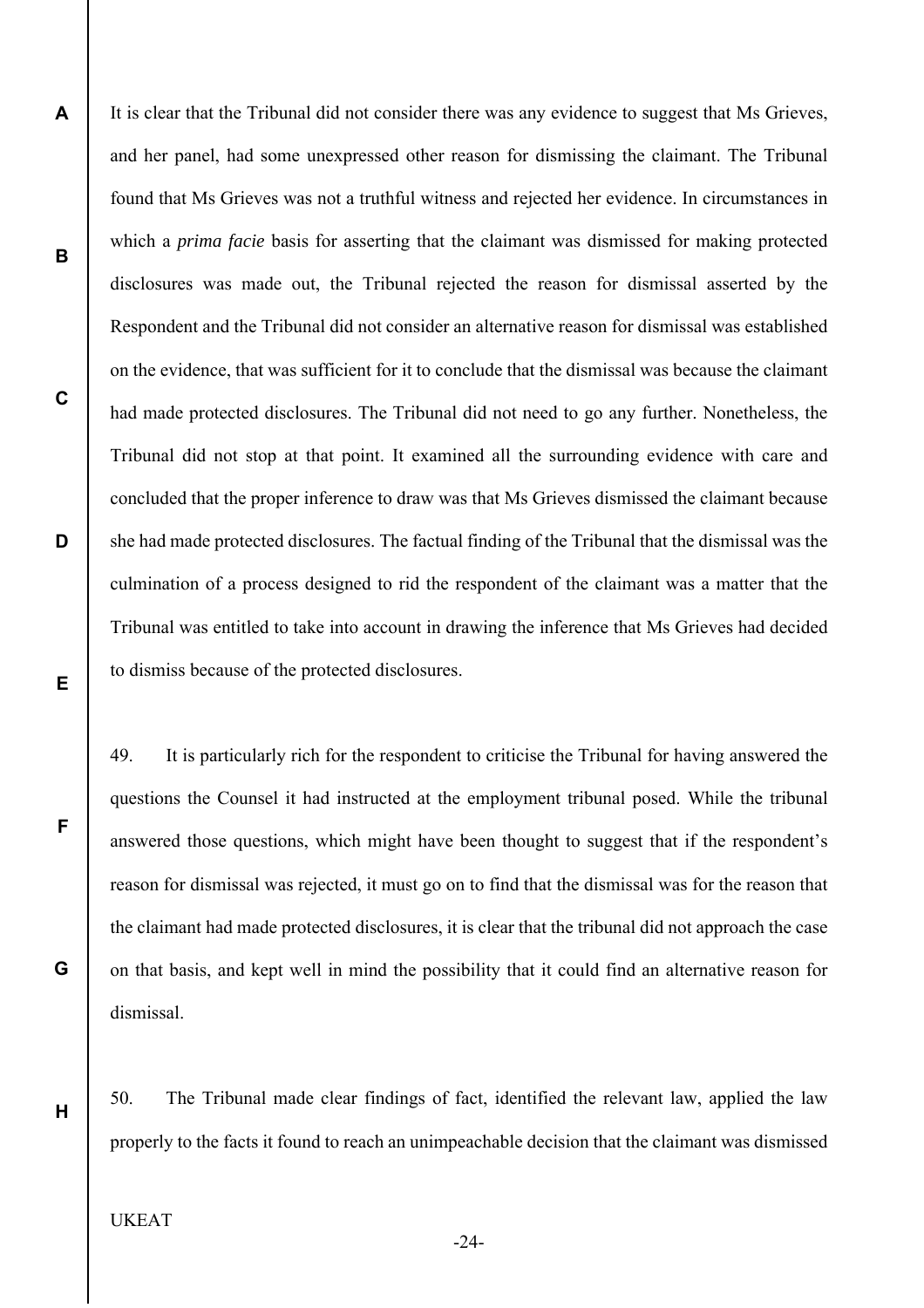| A           | for the reason, or principal reason, that she had made protected disclosures. That was the core                                                                                                     |
|-------------|-----------------------------------------------------------------------------------------------------------------------------------------------------------------------------------------------------|
|             | issue in the case.                                                                                                                                                                                  |
|             |                                                                                                                                                                                                     |
| B           | <b>Detriments</b>                                                                                                                                                                                   |
|             |                                                                                                                                                                                                     |
|             | 51.<br>The Tribunal identified the following detriments at paragraph 131:                                                                                                                           |
|             | (i) the suspension                                                                                                                                                                                  |
| $\mathbf C$ | (ii) the length of the suspension                                                                                                                                                                   |
|             | (iii) the delay in the investigation process                                                                                                                                                        |
|             | (iv) the manner in which the investigation was conducted                                                                                                                                            |
|             | (v) the failure to provide the claimant with specific details of any allegations                                                                                                                    |
| D           | (vi) the unreasonable manner in which the grievance (and appeal) were<br>conducted                                                                                                                  |
|             | (vii) the unreasonable manner in which the disciplinary hearing (and appeal)<br>were conducted                                                                                                      |
| Е           | I doubt that the unreasonable manner in which the disciplinary hearing was dealt with is<br>52.                                                                                                     |
|             | properly severable from the dismissal itself, however that has not been raised as a ground of                                                                                                       |
|             | appeal by the respondent.                                                                                                                                                                           |
| F           |                                                                                                                                                                                                     |
|             | The Tribunals direction as to the law                                                                                                                                                               |
|             |                                                                                                                                                                                                     |
|             | 53.<br>The Tribunal set out section 47 Employment Rights Act 1996                                                                                                                                   |
| G           | <b>Section 47 Protected Disclosures</b>                                                                                                                                                             |
|             | (1) A worker has the right not be subjected to any detriment by any act or<br>any deliberate failure to act, by his employer done on the ground that the<br>worker has made a protected disclosure. |
| H           | 54.<br>The Tribunal directed itself as to the proper approach to be adopted in determining                                                                                                          |
|             | whether a detriment was done on grounds of the claimant having made protected disclosures:                                                                                                          |
|             | <b>UKEAT</b>                                                                                                                                                                                        |
|             | $-25-$                                                                                                                                                                                              |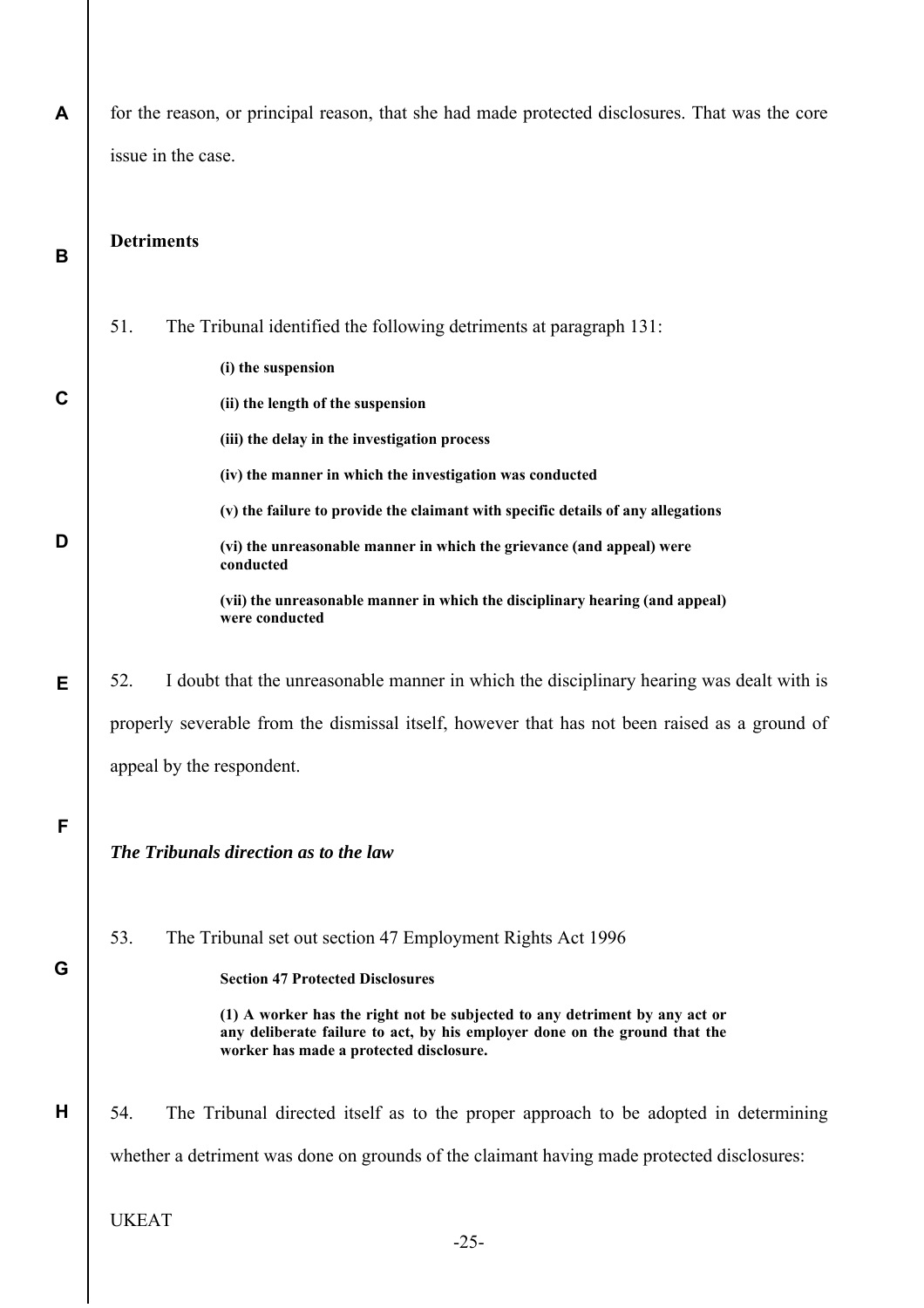**112. The statute requires the imposition of the detriment to be "on the ground that" worker has made a protected disclosure. Plus it is necessary to undertake an analysis of the mental processes (conscious or subconscious) which caused the decision maker to act in that way. It is now accepted that the same principles apply to whistleblowing detriment claims as in discrimination claims – it is necessary to look at the mental processes of the particular decision maker who is said to have subjected the claimant to the detriment [***Malik v Cenkos Securities PLC* **– UKEAT/0100/17]. "On the ground that" means "materially influenced the decision", in the sense of being more than a trivial influence [***Fecitt v NHS Manchester* **– 2012 ICR372].** 

**113. Once the claimant has established the protected disclosure and that she has been subjected to any detriment, under section 48 (2) "it is for the employer to show the ground on which any act, or any deliberate failure to act, was done." This statutory provision means that the tribunal may uphold the claim if the employer is unable to show the ground on which the act was done [***Kuzel v Roache Products Limited* **above]. This means that the employer must show that the detrimental treatment was "in no sense whatsoever" on the ground of a protected disclosure. Effectively, where an employer has a variety of motives for its actions, it is sufficient that one of the motives was a response to a protected disclosure.** 

#### *The appeal on the Tribunals direction as to law*

55. The respondent contends that the employment tribunal erred in analysing the law on the basis that the respondent must establish that each detriment was "in no sense whatsoever done" on the ground that the claimant had made protected disclosures. The respondent accepts that the phrase "in no sense whatsoever" came from the submissions of its own Counsel, but contends that the Tribunal failed to appreciate that it was not used in relation to the burden of proof, but to express the fact that the protected disclosure need only be a material factor in the detrimental treatment.

**G** 

**H** 

**A** 

**B** 

**C** 

**D** 

**E** 

**F** 

56. I do not consider that is a fair reading of the Tribunal's analysis of the law. The Tribunal clearly set out that it had to consider the decision making process of the person (or persons) who decided upon the detrimental treatment. The Tribunal specifically referred to the approach adopted in **Kuzel** and noted that "the tribunal **may** uphold the claim if the employer is unable to show the ground on which the act done" [emphasis added]. That clearly shows that the Tribunal,

UKEAT

-26-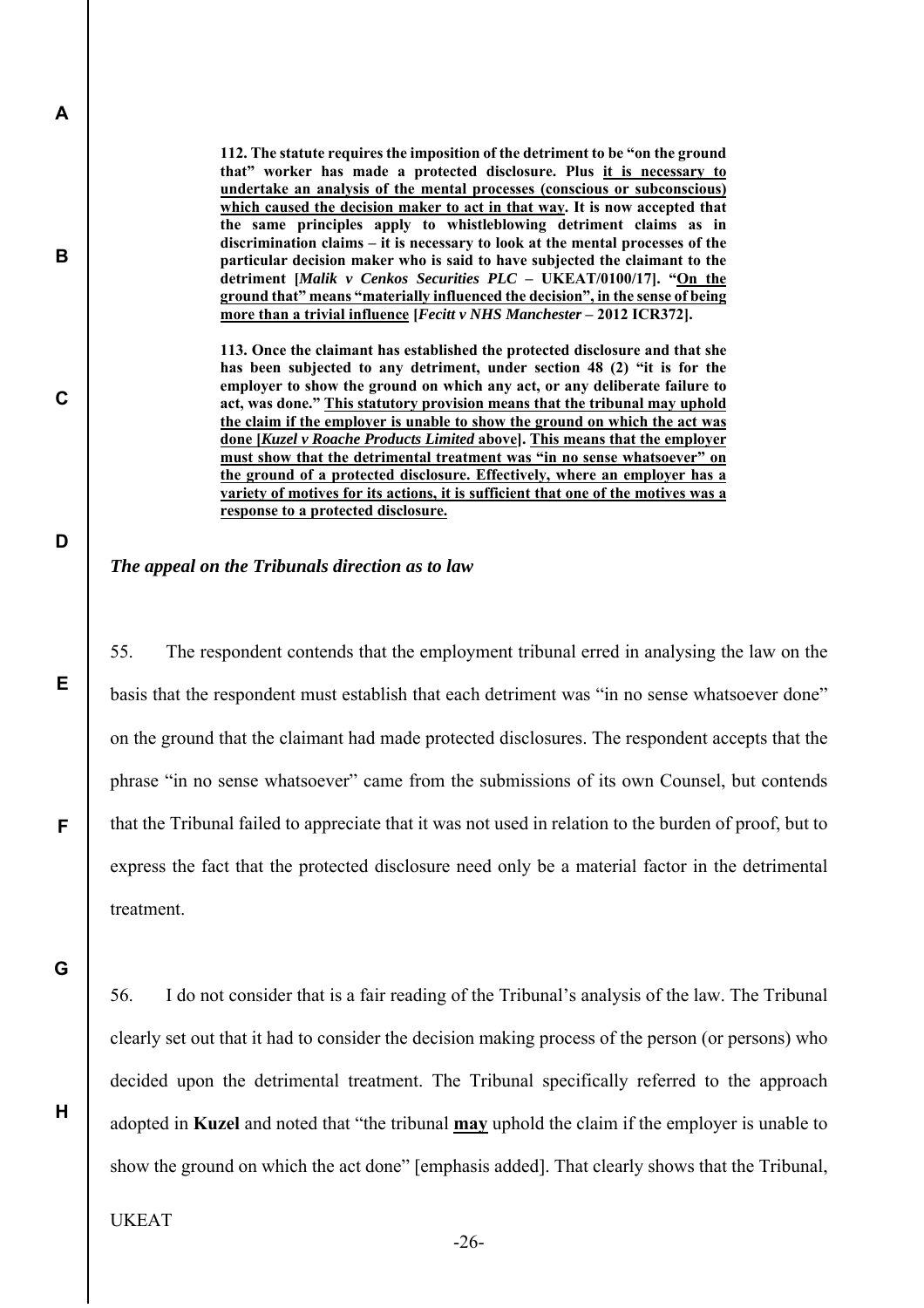as with the dismissal decision, considered it was possible that even if it did not accept the respondent's reason for the detrimental treatment, to conclude that there was some other reason than the making of the protected disclosures. The Tribunal used the phrase "in no sense whatsoever" in the way that the respondent's Counsel had, to indicate that the protected disclosure only had to be a material factor in the decision to subject the claimant to the detrimental treatment for the claim to be made out. I do not consider the appeal in respect of the tribunal's direction as to the law in respect of detriments done on grounds of having made protected disclosures is made out.

### *The Tribunal's analysis of the detriment claim*

57. The Tribunals analysis of the detriment claims was very brief:

**131. Detriment is established if a reasonable worker would or might take the view that the treatment accorded to him of her had in all the circumstances been to their detriment or put them to a disadvantage. The tribunal found that the following treatment administered to the claimant by the respondent was done on the ground that she had made protected disclosures:-** 

- **(i) the suspension**
- **(ii) the length of the suspension**
- **(iii) the delay in the investigation process**
- **(iv) the manner in which the investigation was conducted**

**(v) the failure to provide the claimant with specific details of any allegations** 

**(vi) the unreasonable manner in which the grievance (and appeal) were conducted** 

**(vii) the unreasonable manner in which the disciplinary hearing (and appeal) were conducted** 

**132. The tribunal found that the decisions taken in each of the above matters was materially influenced in each case by the fact that the claimant had made protected disclosures.** 

**H** 

**A** 

**B** 

**C** 

**D** 

**E** 

**F** 

**G**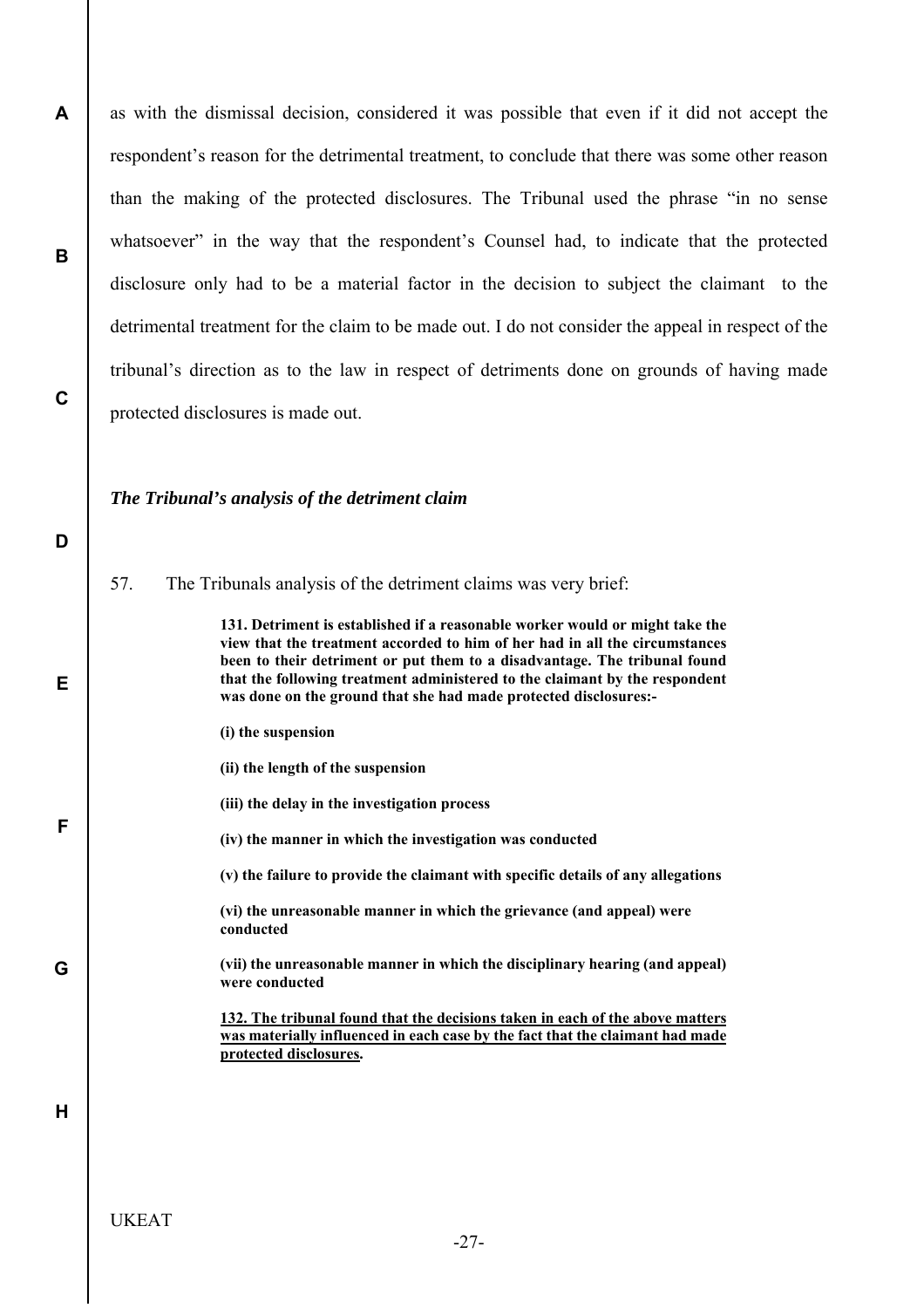**A** 

**B** 

**C** 

**D** 

**E** 

**F** 

**G** 

#### *The appeal in respect of the reasoning on protected disclosure detriment*

58. The Respondent contends that the reasoning did not properly identify the person or persons responsible for each detriment short of dismissal, did not demonstrate that the correct legal test had been applied, and was so brief as not to be Meek compliant.

#### *Meek*

59. In **Meek v City of Birmingham District Council** [1987] IRLR 250 Lord Justice Bingham held at paragraph 8:

> **It has on a number of occasions been made plain that the decision of an Industrial Tribunal is not required to be an elaborate formalistic product of refined legal draftsmanship, but it must contain an outline of the story which has given rise to the complaint and a summary of the Tribunal's basic factual conclusions and a statement of the reasons which have led them to reach the conclusion which they do on those basic facts. The parties are entitled to be told why they have won or lost. There should be sufficient account of the facts and of the reasoning to enable the EAT or, on further appeal, this court to see whether any question of law arises; and it is highly desirable that the decision of an Industrial Tribunal should give guidance both to employers and trade unions as to practices which should or should not be adopted.**

60. It often seems that no grounds of appeal are complete without the final ubiquitous perversity and **Meek** grounds, however that does not mean that there is never anything in them, although they should be saved for those cases where the ground is properly arguable.

#### *Determination of the detriment appeal*

61. The Tribunal clearly considered that after the claimant had made her protected disclosures, and notified the respondent that she intended to instigate a whistle blowing complaint, a process commenced that resulted in her dismissal. There are a number of detailed findings of fact about this process, particularly the unexplained unfairness of much of the claimant's treatment. However, when analysed as pre-dismissal detriments the reasoning was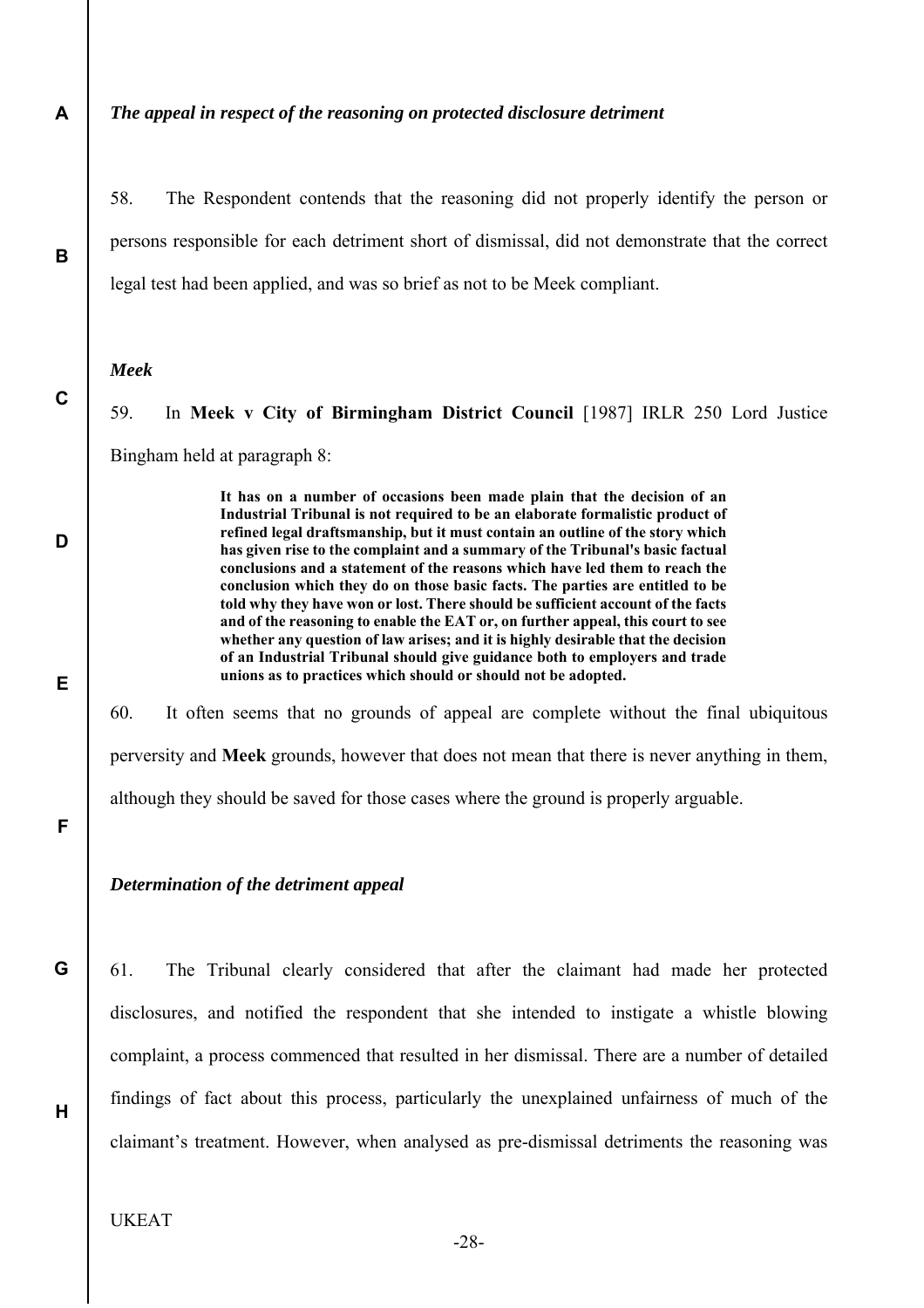extremely brief, with no separate analysis of each detriment. Reluctantly, having regard to the very careful and detailed findings of fact the Tribunal made overall, I conclude that there is not sufficient in the reasoning, which is essentially limited to paragraph 132, to show the tribunal's analysis of the person or persons responsible for each detriment, and why it was decided that a material factor in the decision to subject the claimant to the detriment was her making protected disclosures. It may well be that the Tribunal considered that because it had found in the claimant's favour in respect of her main claim, that she had been dismissed for making protected disclosures, the detriment claims were subsidiary. That is probably correct; but if individual steps in the process resulting in the dismissal were to be held to be individual detriments they required separate analysis. In the circumstances, I uphold the appeal on the basis that the employment tribunal gave insufficient reasons for upholding the protected disclosure detriment claims.

#### *Disposal*

**A** 

**B** 

**C** 

**D** 

**E** 

**F** 

**G** 

**H** 

62. Having had regard to the principles in **Sinclair Roche & Temperley v Heard** [2004] IRLR 763 I consider that the protected disclosure detriment claims should be remitted to the same employment tribunal:

- (1) The Tribunal determined the main claim without error;
- (2) I do not consider that the employment tribunal misdirected itself as to the law in respect of protected disclosure detriments – the error was insufficiency of reasons;
- (3) It is proportionate to do so as it should not be necessary to hear further evidence if there was insufficient evidence in respect of some of the more minor detriments the claimant will need to consider whether it proportionate pursue those allegations;
- 
- (4) There is no reason to doubt the professionalism of the Tribunal.
- UKEAT

-29-